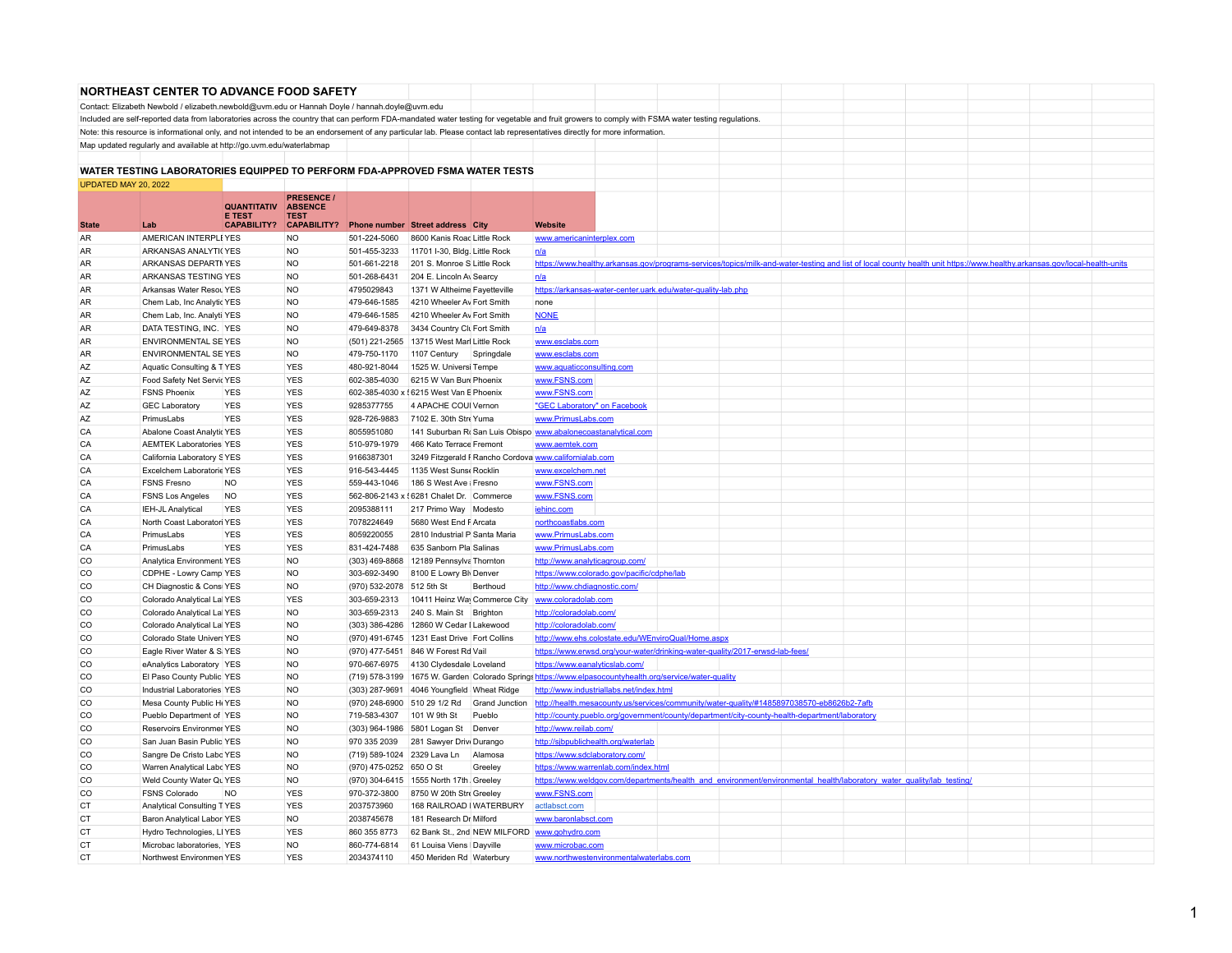|                      | <b>NORTHEAST CENTER TO ADVANCE FOOD SAFETY</b>                                                                                                                                                  |                                     |                                   |              |                                            |            |                                                           |  |  |  |  |  |
|----------------------|-------------------------------------------------------------------------------------------------------------------------------------------------------------------------------------------------|-------------------------------------|-----------------------------------|--------------|--------------------------------------------|------------|-----------------------------------------------------------|--|--|--|--|--|
|                      |                                                                                                                                                                                                 |                                     |                                   |              |                                            |            |                                                           |  |  |  |  |  |
|                      | Contact: Elizabeth Newbold / elizabeth.newbold@uvm.edu or Hannah Doyle / hannah.doyle@uvm.edu                                                                                                   |                                     |                                   |              |                                            |            |                                                           |  |  |  |  |  |
|                      | Included are self-reported data from laboratories across the country that can perform FDA-mandated water testing for vegetable and fruit growers to comply with FSMA water testing regulations. |                                     |                                   |              |                                            |            |                                                           |  |  |  |  |  |
|                      | Note: this resource is informational only, and not intended to be an endorsement of any particular lab. Please contact lab representatives directly for more information.                       |                                     |                                   |              |                                            |            |                                                           |  |  |  |  |  |
|                      | Map updated regularly and available at http://go.uvm.edu/waterlabmap                                                                                                                            |                                     |                                   |              |                                            |            |                                                           |  |  |  |  |  |
|                      |                                                                                                                                                                                                 |                                     |                                   |              |                                            |            |                                                           |  |  |  |  |  |
|                      | WATER TESTING LABORATORIES EQUIPPED TO PERFORM FDA-APPROVED FSMA WATER TESTS                                                                                                                    |                                     |                                   |              |                                            |            |                                                           |  |  |  |  |  |
| UPDATED MAY 20, 2022 |                                                                                                                                                                                                 |                                     |                                   |              |                                            |            |                                                           |  |  |  |  |  |
|                      |                                                                                                                                                                                                 |                                     | <b>PRESENCE /</b>                 |              |                                            |            |                                                           |  |  |  |  |  |
|                      |                                                                                                                                                                                                 | <b>QUANTITATIV</b>                  | <b>ABSENCE</b>                    |              |                                            |            |                                                           |  |  |  |  |  |
| <b>State</b>         | 1 ab                                                                                                                                                                                            | <b>E TEST</b><br><b>CAPABILITY?</b> | <b>TEST</b><br><b>CAPABILITY?</b> |              | Phone number Street address City           |            | <b>Website</b>                                            |  |  |  |  |  |
| СT                   | Phoenix Environmenta YES                                                                                                                                                                        |                                     | <b>YES</b>                        | 860-645-1102 | 587 Middle Turnr Manchester                |            | https://www.phoenixlabs.com/                              |  |  |  |  |  |
| <b>CT</b>            | South Norwalk Electric YES                                                                                                                                                                      |                                     | <b>YES</b>                        |              | 203 866-3366 ex 164 Old Boston F Wilton    |            |                                                           |  |  |  |  |  |
| DE                   | AgroLab                                                                                                                                                                                         | <b>YES</b>                          | <b>NO</b>                         | 302-566-6094 | 101 Clukey Drive Harrington                |            | www.agrolab.us                                            |  |  |  |  |  |
| DE                   | Envirocorp Labs                                                                                                                                                                                 | <b>YES</b>                          | <b>YES</b>                        | 302-398-4313 | 51 Clark St.                               | Harrington | http://www.envirocorplabs.com/                            |  |  |  |  |  |
| FL                   | Ackuritlabs, Inc.                                                                                                                                                                               | <b>YES</b>                          | <b>YES</b>                        | 850-562-7751 | 3345 North Monr Tallahassee                |            | www.helpwithyourwater.com                                 |  |  |  |  |  |
| FL.                  | Advanced Environmen YES                                                                                                                                                                         |                                     | <b>YES</b>                        | 904-363-9350 | 6681 Southpoint Jacksonville               |            | www.aellab.com                                            |  |  |  |  |  |
| FL.                  |                                                                                                                                                                                                 |                                     | <b>YES</b>                        |              |                                            |            |                                                           |  |  |  |  |  |
|                      | ALS Environmental                                                                                                                                                                               | <b>YES</b>                          |                                   | 9047392277   | 9143 Philips High Jacksonville             |            | www.alsglobal.com                                         |  |  |  |  |  |
| <b>FL</b>            | <b>BCS Labs</b>                                                                                                                                                                                 | <b>YES</b>                          | <b>YES</b>                        | 3523779272   | 4609 NW 6th st Gainesville                 |            | www.microbioservices.com                                  |  |  |  |  |  |
| <b>FL</b>            | Florida-Spectrum Envir YES                                                                                                                                                                      |                                     | <b>YES</b>                        | 954-978-6400 | 1460 W. McNab   Ft. Lauderdale             |            | www.flenviro.com                                          |  |  |  |  |  |
| FL.                  | Florida-Spectrum Envir YES                                                                                                                                                                      |                                     | <b>YES</b>                        | 954-978-6400 | 1460 West McNa Fort Lauderdale             |            | www.flenviro.com                                          |  |  |  |  |  |
| FL                   | Mérieux NutriSciences YES                                                                                                                                                                       |                                     | <b>YES</b>                        | 877-777-6375 | 2183 SE Hawtho Gainesville                 |            | https://www.merieuxnutrisciences.com/us/en/homepage       |  |  |  |  |  |
| FL.                  | Primusl abs                                                                                                                                                                                     | <b>YES</b>                          | <b>YES</b>                        | 863-337-6300 | 2525 Drane Field Lakeland                  |            | www.PrimusLabs.com                                        |  |  |  |  |  |
| FL                   | Sanders Laboratories, YES                                                                                                                                                                       |                                     | <b>YES</b>                        | 239-590-0337 | 10090 Bavaria R Ft. Myers                  |            | www.sanderslabs.net                                       |  |  |  |  |  |
| FL.                  | Sanders Laboratories, YES                                                                                                                                                                       |                                     | <b>YES</b>                        | 941-234-1000 | 1050 Endeavor (Nokomis                     |            | www.sanderslabs.net                                       |  |  |  |  |  |
| GA                   | Agricultural and Enviro YES                                                                                                                                                                     |                                     | <b>NO</b>                         | 706-542-7690 | 2300 College Sta Athens                    |            | http://aesl.ces.uga.edu/                                  |  |  |  |  |  |
| GA                   | Agricultural and Enviro YES                                                                                                                                                                     |                                     | <b>NO</b>                         | 706-542-5350 | 2300 College Sta Athens                    |            | https://aesl.ces.uga.edu/                                 |  |  |  |  |  |
| GA                   | <b>FSNS Atlanta</b>                                                                                                                                                                             | <b>NO</b>                           | <b>YES</b>                        |              | 770-788-1940 x { 1707 Stone Ridg Tucker    |            | www.FSNS.com                                              |  |  |  |  |  |
| GA                   | Waters Agricultural Lat YES                                                                                                                                                                     |                                     | <b>YES</b>                        | 229-336-7216 | 257 Newton Roa Camilla                     |            | www.watersag.com                                          |  |  |  |  |  |
| HI                   | FQLabs (Food Quality YES                                                                                                                                                                        |                                     | <b>YES</b>                        |              | 8088399444, 808 3170-A Ualena S Honolulu   |            | wwwfqlabs.com                                             |  |  |  |  |  |
| HI                   | <b>FQLabs LLC</b>                                                                                                                                                                               | <b>YES</b>                          | <b>YES</b>                        | 808-839-9444 | 3170-A Ualena S Honolulu                   |            | www.fqlabs.com                                            |  |  |  |  |  |
| HI                   | Hawaii Food & Water 1YES                                                                                                                                                                        |                                     | <b>YES</b>                        | 808-836-5558 | 2688 B Kilihau S Honolulu                  |            | www.hfwt.com                                              |  |  |  |  |  |
| IA                   | Analytical and Consulti YES                                                                                                                                                                     |                                     | <b>YES</b>                        | 712-943-4888 | 205 Sergeant Sq Sergeant Bluff             |            |                                                           |  |  |  |  |  |
| IA                   | Cedar Rapids Utilities   YES                                                                                                                                                                    |                                     | <b>YES</b>                        | 319-286-5286 | 7525 Berthram R Cedar Rapids               |            |                                                           |  |  |  |  |  |
| IA                   | Dubuque County Healt YES                                                                                                                                                                        |                                     | <b>NO</b>                         | 563-557-7396 | 13047 City View Dubuque                    |            | https://www.dubuquecountyiowa.gov/Faq.aspx?QID=72         |  |  |  |  |  |
| IA                   | Eurofins/TestAmerica LYES                                                                                                                                                                       |                                     | <b>NO</b>                         | 319-277-2401 | 3019 Venture Wa Cedar Falls                |            | https://www.eurofinsus.com/environment-testing/locations/ |  |  |  |  |  |
| IA                   | Foundation Analytical LYES                                                                                                                                                                      |                                     | <b>YES</b>                        | 712-225-6989 | 723 Sleezer Roa Cherokee                   |            | https://www.foundationanalytical.com/                     |  |  |  |  |  |
| IA                   | Keystone Laboratories YES                                                                                                                                                                       |                                     | <b>NO</b>                         | 641-792-8451 | 600 East 17th St Newton                    |            | https://www.keystonelabs.com/                             |  |  |  |  |  |
| IA                   | QC Analytical Services YES                                                                                                                                                                      |                                     | <b>YES</b>                        | 563-289-3373 | 1798 lowa Dr Le Claire                     |            |                                                           |  |  |  |  |  |
| IA                   |                                                                                                                                                                                                 |                                     | <b>YES</b>                        | 563-386-7827 | 17048 215th Stre Davenport                 |            | https://gcanalytical.net/                                 |  |  |  |  |  |
| IA                   | Quad Cities Metallurgic YES                                                                                                                                                                     |                                     | <b>YES</b>                        | 712-337-3669 | 1838 IA-86                                 | Milford    | https://www.qcml.com/                                     |  |  |  |  |  |
|                      | State Hygienic Lab- Mi YES                                                                                                                                                                      |                                     |                                   |              |                                            |            | http://www.shl.uiowa.edu/                                 |  |  |  |  |  |
| IA                   | State Hygienic Laborat YES                                                                                                                                                                      |                                     | <b>YES</b>                        | 515-725-1600 | 2220 South Anke Ankeny                     |            | http://www.shl.uiowa.edu/                                 |  |  |  |  |  |
| IA                   | State Hygienic Laborat YES                                                                                                                                                                      |                                     | <b>YES</b>                        | 319-335-4500 | 2490 Crosspark / Coralville                |            | http://www.shl.uiowa.edu/                                 |  |  |  |  |  |
| IA                   | VAS (formerly AgSourc YES                                                                                                                                                                       |                                     | <b>YES</b>                        | 515-836-4444 | 1701 Detroit St Ellsworth                  |            | https://vas.com/ellsworth-iowa/                           |  |  |  |  |  |
| ID                   | Analytical Laboratories YES                                                                                                                                                                     |                                     | <b>YES</b>                        | 208-342-5515 | 1804 N 33rd St Boise                       |            | https://analyticallabsinc.com/                            |  |  |  |  |  |
| ID                   | <b>FSNS Boise</b>                                                                                                                                                                               | <b>NO</b>                           | <b>YES</b>                        | 208-513-2020 | 351 N Mitchell St Boise                    |            | www.FSNS.com                                              |  |  |  |  |  |
| IL.                  | Key Laboratory Service NO                                                                                                                                                                       |                                     | <b>YES</b>                        | 217-875-2691 | 2363 E Federal I Decatur                   |            | www.keylaboratory.com                                     |  |  |  |  |  |
| Ш.                   | Suburban Laboratories YES                                                                                                                                                                       |                                     | <b>YES</b>                        | 708-544-3260 | 1950 S. Batavia / Geneva                   |            | suburbanlabs.com & drinkingwaterlabs.com                  |  |  |  |  |  |
| IL.                  | Suburban Laboratories YES                                                                                                                                                                       |                                     | <b>YES</b>                        | 7085443260   | 1950 S. Batavia / Geneva                   |            | suburbanlabs.com & drinkingwaterlabs.com                  |  |  |  |  |  |
| IL                   | Teklab, Inc.                                                                                                                                                                                    | <b>YES</b>                          | <b>NO</b>                         | 618-344-1004 | 5445 Horseshoe Collinsville                |            | www.teklabinc.com                                         |  |  |  |  |  |
| IL.                  | TEST, Inc.                                                                                                                                                                                      | <b>NO</b>                           | <b>YES</b>                        |              | 815-224-1650 ex 2323 4th Street Peru       |            | www.testinc.com                                           |  |  |  |  |  |
| IN                   | Astbury Water Technol YES                                                                                                                                                                       |                                     | <b>YES</b>                        | 2606688900   | 601 West 400 No Angola                     |            | www.astburygroup.com                                      |  |  |  |  |  |
| IN                   | Astbury Water Technol YES                                                                                                                                                                       |                                     | <b>YES</b>                        | 8122828481   | 2500 Lincoln Driv Clarksville              |            | www.astburygroup.com                                      |  |  |  |  |  |
| IN                   | Astbury Water Technol YES                                                                                                                                                                       |                                     | <b>YES</b>                        | 2199295736   | 305 West 700 No Valparaiso                 |            | www.astburygroup.com                                      |  |  |  |  |  |
| IN                   | <b>Bluffton Water Filtratior NO</b>                                                                                                                                                             |                                     | <b>YES</b>                        | 260-824-6064 | 900 Compromise Bluffton                    |            |                                                           |  |  |  |  |  |
| IN                   | Chem-A-Lab                                                                                                                                                                                      | <b>YES</b>                          | <b>YES</b>                        | 5745838990   | 933 Hanawalt Rd Monticello                 |            | www.godloveent.com                                        |  |  |  |  |  |
| IN                   | Delta Water Mgmt Gro NO                                                                                                                                                                         |                                     | <b>YES</b>                        | 317-852-8966 | 4958 N County F Brownsburg                 |            | www.deltawatergroup.com                                   |  |  |  |  |  |
| IN                   | Environmental Laborat YES                                                                                                                                                                       |                                     | <b>YES</b>                        | 812-273-6699 | 635 Green Road Madison                     |            | www.envirolabsinc.com                                     |  |  |  |  |  |
| IN                   | <b>ESG Laboratories</b>                                                                                                                                                                         | <b>YES</b>                          | <b>YES</b>                        |              | 3172901471 x10 5940 W. Raymor Indianapolis |            | esglaboratories.com                                       |  |  |  |  |  |
| IN                   | Marion County Public I YES                                                                                                                                                                      |                                     | <b>YES</b>                        | 3172214678   | 3838 N. Rural St Indianapolis              |            | http://marionhealth.org                                   |  |  |  |  |  |
|                      |                                                                                                                                                                                                 |                                     |                                   |              |                                            |            |                                                           |  |  |  |  |  |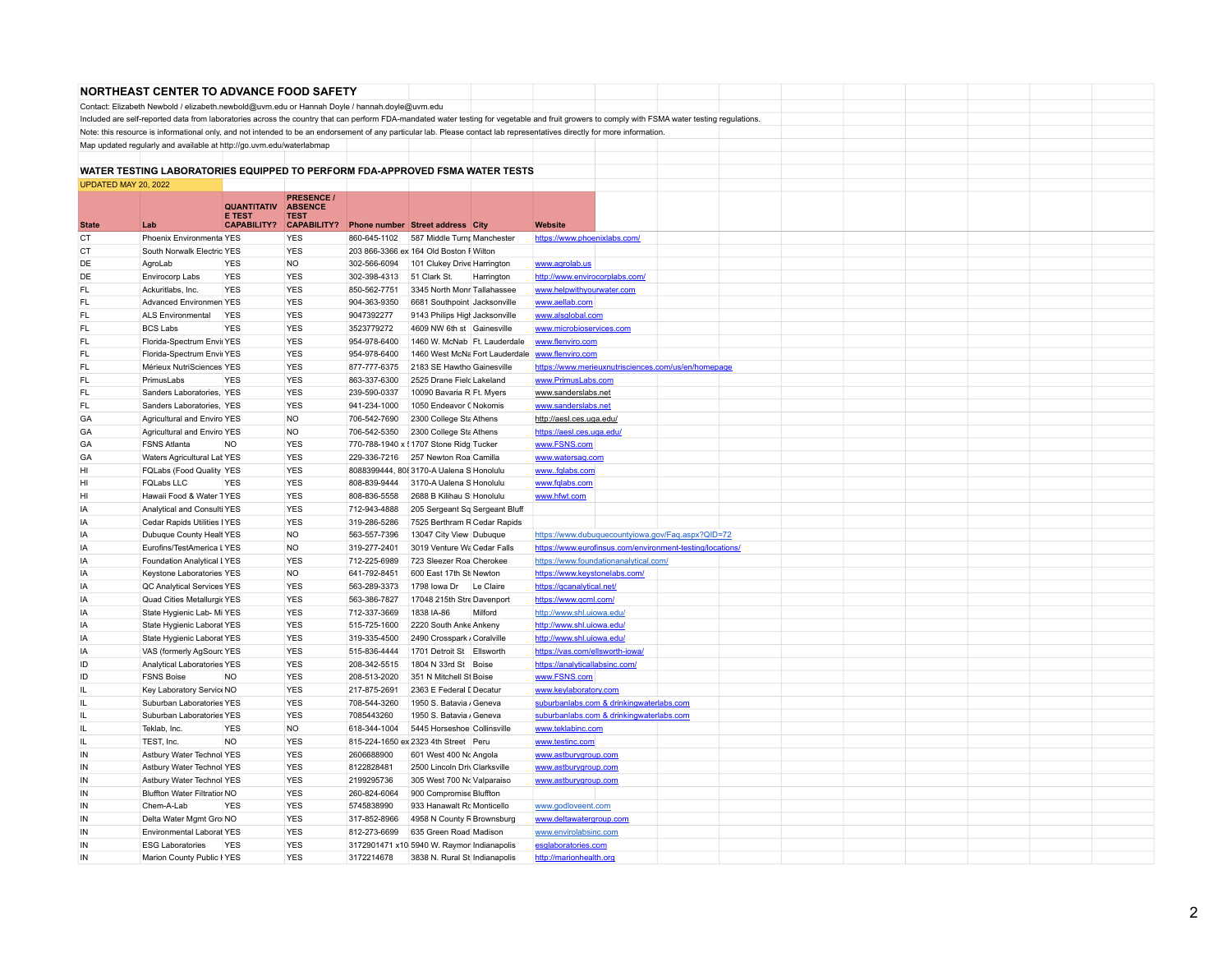|                      | <b>NORTHEAST CENTER TO ADVANCE FOOD SAFETY</b>                                                |                              |                                                    |                            |                                                                                                                                                                                                 |                                                             |  |                                                                                |  |  |  |
|----------------------|-----------------------------------------------------------------------------------------------|------------------------------|----------------------------------------------------|----------------------------|-------------------------------------------------------------------------------------------------------------------------------------------------------------------------------------------------|-------------------------------------------------------------|--|--------------------------------------------------------------------------------|--|--|--|
|                      | Contact: Elizabeth Newbold / elizabeth.newbold@uvm.edu or Hannah Doyle / hannah.doyle@uvm.edu |                              |                                                    |                            |                                                                                                                                                                                                 |                                                             |  |                                                                                |  |  |  |
|                      |                                                                                               |                              |                                                    |                            | Included are self-reported data from laboratories across the country that can perform FDA-mandated water testing for vegetable and fruit growers to comply with FSMA water testing regulations. |                                                             |  |                                                                                |  |  |  |
|                      |                                                                                               |                              |                                                    |                            | Note: this resource is informational only, and not intended to be an endorsement of any particular lab. Please contact lab representatives directly for more information.                       |                                                             |  |                                                                                |  |  |  |
|                      | Map updated regularly and available at http://go.uvm.edu/waterlabmap                          |                              |                                                    |                            |                                                                                                                                                                                                 |                                                             |  |                                                                                |  |  |  |
|                      |                                                                                               |                              |                                                    |                            |                                                                                                                                                                                                 |                                                             |  |                                                                                |  |  |  |
|                      |                                                                                               |                              |                                                    |                            | WATER TESTING LABORATORIES EQUIPPED TO PERFORM FDA-APPROVED FSMA WATER TESTS                                                                                                                    |                                                             |  |                                                                                |  |  |  |
| UPDATED MAY 20, 2022 |                                                                                               |                              |                                                    |                            |                                                                                                                                                                                                 |                                                             |  |                                                                                |  |  |  |
|                      |                                                                                               | <b>QUANTITATIV</b><br>E TEST | <b>PRESENCE /</b><br><b>ABSENCE</b><br><b>TEST</b> |                            |                                                                                                                                                                                                 |                                                             |  |                                                                                |  |  |  |
| <b>State</b>         | Lab                                                                                           | <b>CAPABILITY?</b>           | <b>CAPABILITY?</b><br><b>YES</b>                   |                            | Phone number Street address City                                                                                                                                                                | Website                                                     |  |                                                                                |  |  |  |
| IN                   | Micro Air, Inc.                                                                               | <b>YES</b>                   |                                                    | 317-293-1533               | 6320 La Pas Trai Indianapolis                                                                                                                                                                   | www.microair.com                                            |  |                                                                                |  |  |  |
| IN<br>${\sf IN}$     | <b>Mold Diagnostics</b><br>Pace Analytical LLC.                                               | <b>YES</b><br>YES            | <b>YES</b><br><b>YES</b>                           | 317-989-6861<br>8126965076 | 295 S Chestnut § Monrovia<br>11422 N US High Farmersburg                                                                                                                                        | www.molddiagnostics.net                                     |  |                                                                                |  |  |  |
| IN                   | <b>Reid Health</b>                                                                            | NO.                          | <b>YES</b>                                         | 765-983-3234               | 1100 Reid Parkw Richmond                                                                                                                                                                        | pacelabs.com                                                |  |                                                                                |  |  |  |
| ${\sf IN}$           | Sandhill Environmenta YES                                                                     |                              | <b>YES</b>                                         | 260-232-5076               | 650 North Wayne Waterloo                                                                                                                                                                        | www.sandhillenviro.com                                      |  |                                                                                |  |  |  |
| IN                   | Scientific Methods                                                                            | <b>YES</b>                   | <b>YES</b>                                         | 5742774078                 | 12441 Beckley S Granger                                                                                                                                                                         | www.scientificmethods.com                                   |  |                                                                                |  |  |  |
| IN                   | Vanderburgh County HYES                                                                       |                              | <b>YES</b>                                         | 8124355662                 | 420 Mulberry Str Evansville                                                                                                                                                                     |                                                             |  | http://health.vanderburghcounty.in.gov/well-recreational-lake-water-testing/   |  |  |  |
| IN                   | Vanderburgh County HYES                                                                       |                              | <b>YES</b>                                         | 812-435-5662               | 420 Mulberry Str Evansville                                                                                                                                                                     |                                                             |  | http://health.vanderburghcounty.in.gov/well-recreational-lake-water-testing/   |  |  |  |
| IN                   | Your Environmental Se NO                                                                      |                              | <b>YES</b>                                         | 574-272-8484               | 4609 N. Grape R Mishawaka                                                                                                                                                                       | Yesmichiana.com                                             |  |                                                                                |  |  |  |
| IO                   | Analytical & Consulting YES                                                                   |                              | <b>YES</b>                                         |                            | (712) 943-4888; 205 Sergeant Sq Sergeant Bluff                                                                                                                                                  | https://acslab.net                                          |  |                                                                                |  |  |  |
| IO                   | Keystone Laboratories YES                                                                     |                              | <b>YES</b>                                         | 319-235-4440               | 3012 Ansborougl Waterloo                                                                                                                                                                        | www.keystonelabs.com                                        |  |                                                                                |  |  |  |
| KS                   | <b>FSNS Dodge City</b>                                                                        | <b>NO</b>                    | <b>YES</b>                                         | 620.682.7202               | 1519 S. 2nd Avei Dodge City                                                                                                                                                                     | www.FSNS.com                                                |  |                                                                                |  |  |  |
| KS                   | Kansas State Water Te YES                                                                     |                              | <b>NO</b>                                          | 515-201-1488               | 22201 W Innovat Olathe                                                                                                                                                                          |                                                             |  |                                                                                |  |  |  |
| KS                   | Meridan Analytical Lab YES                                                                    |                              | <b>NO</b>                                          | 316-618-8787               | 2626 South Rock Wichita                                                                                                                                                                         |                                                             |  |                                                                                |  |  |  |
| KS                   | SDK Labs                                                                                      | <b>YES</b>                   | N <sub>O</sub>                                     | 620-665-5661               | 1000 Corey Road Hutchinson                                                                                                                                                                      |                                                             |  |                                                                                |  |  |  |
| ΚS                   | Servi-Tech Laboratorie YES                                                                    |                              | NO                                                 | 620-227-7123               | 1818 East Wyatt Dodge City                                                                                                                                                                      |                                                             |  |                                                                                |  |  |  |
| KY                   | HydroAnalytical                                                                               | <b>YES</b>                   | <b>YES</b>                                         | 270-745-5287               | 2413 Nashville R Bowling Green                                                                                                                                                                  | https://www.hydroanalytical.com/                            |  |                                                                                |  |  |  |
| KY                   | McCoy and McCoy Lat YES                                                                       |                              | <b>YES</b>                                         | 270.821.7375               | 825 Industrial Ro Madisonville                                                                                                                                                                  | http://www.mccoylabs.com/                                   |  |                                                                                |  |  |  |
| KY                   | Microbac Laboratories YES                                                                     |                              | <b>YES</b>                                         | 502.962.6400               | 3323 Gilmore Inc Louisville                                                                                                                                                                     | www.microbac.com                                            |  |                                                                                |  |  |  |
| KY                   | White Mills Lab                                                                               | <b>YES</b>                   | <b>YES</b>                                         | 2708623213                 | 1300 Cave Road Glendale                                                                                                                                                                         | https://www.hcwd2.org/know-your-water/water-quality.        |  |                                                                                |  |  |  |
| LA                   | Adhikari Food Safety L YES                                                                    |                              | <b>YES</b>                                         | 2255782529                 | 261 Knapp Hall Baton Rouge                                                                                                                                                                      |                                                             |  | https://www.lsuagcenter.com/topics/food_health/food/safety/food%20safety%20lab |  |  |  |
| LA                   | Waypoint Analytical, Lc YES                                                                   |                              | <b>YES</b>                                         | 504-371-8557               | 5021 Taravella R Marrero                                                                                                                                                                        | waypointanalytical.com                                      |  |                                                                                |  |  |  |
| MA                   | Analytical Balance Cor YES                                                                    |                              | <b>YES</b>                                         | 508-946-2225               | 422 West Grove Middleboro                                                                                                                                                                       | http://h2otest.net/                                         |  |                                                                                |  |  |  |
| MA                   | Biomarine                                                                                     | <b>YES</b>                   | <b>NO</b>                                          | 978-281-0222               | 16 East Main St. Gloucester                                                                                                                                                                     |                                                             |  |                                                                                |  |  |  |
| <b>MA</b>            | Biomarine (Biomarine IYES                                                                     |                              | <b>YES</b>                                         | 978-281-0222               | 16 East Main Str Gloucester                                                                                                                                                                     | http://biomarinelab.com/                                    |  |                                                                                |  |  |  |
| MA                   | Howard Laboratories, IYES                                                                     |                              | <b>YES</b>                                         | 413-47-5533                | 62 Main Street Hatfield                                                                                                                                                                         |                                                             |  |                                                                                |  |  |  |
| MA                   | Lapuck Laboratories YES                                                                       |                              | <b>YES</b>                                         | 781-401-9999               | 70 Shawmut Roa Canton                                                                                                                                                                           | https://lapucklabs.com/                                     |  |                                                                                |  |  |  |
| MA                   | Matrix Sciences Intern; YES                                                                   |                              | <b>NO</b>                                          | 781-401-9999               | 70 Shawmut Roa Canton                                                                                                                                                                           | https://lapucklabs.com/                                     |  |                                                                                |  |  |  |
| MA                   | Microbac Laboraties, Ir YES                                                                   |                              | <b>YES</b>                                         | 413-776-5025               | 80 Run Way<br>Lee                                                                                                                                                                               | https://www.microbac.com/locations/massachusetts-lee        |  |                                                                                |  |  |  |
| MA                   | Morrell Associates, Inc YES                                                                   |                              | <b>NO</b>                                          | 781-837-1395               | 1661 Ocean Stre Marshfield                                                                                                                                                                      | http://www.morrell-associates.com/                          |  |                                                                                |  |  |  |
| MA                   | Nashoba Analytical, LL YES                                                                    |                              | NO                                                 | 9783914428                 | 31A Willow Road Ayer                                                                                                                                                                            | http://www.nashobaanalytical.com/                           |  |                                                                                |  |  |  |
| MA                   | Northeast Environment YES                                                                     |                              | <b>YES</b>                                         | 978-777-4442               | 41 Dayton Street Danvers                                                                                                                                                                        | https://www.northeastlab.com/                               |  |                                                                                |  |  |  |
| MA                   | Pioneer Valley Laborat YES                                                                    |                              | <b>YES</b>                                         | 413-863-5620               | 34 Oakman St Turners Falls                                                                                                                                                                      | Www.pioneervalleylabs.com                                   |  |                                                                                |  |  |  |
| МA                   | R.I. Analytical Laboratc YES                                                                  |                              | <b>YES</b>                                         |                            | 800-937-2580 X1131 Coolidge St. Hudson                                                                                                                                                          | http://www.rianalytical.com/pages/cfHome.cfm                |  |                                                                                |  |  |  |
| МA                   | Vallid Labs Inc.                                                                              | <b>YES</b>                   | NO                                                 | 4137892206                 | 295 Silver St.<br>AGAWAM                                                                                                                                                                        | https://www.validlabs.com/                                  |  |                                                                                |  |  |  |
| MA                   | Wampanoag Environm YES                                                                        |                              | <b>YES</b>                                         | 508-645-2903               | 1 Herring Creek   Aquinnah                                                                                                                                                                      | https://www.wampanoagtribe.org/lab                          |  |                                                                                |  |  |  |
| MD<br>MD             | Fountain Valley Analyti YES<br>Fredericktowne Labs., YES                                      |                              | <b>YES</b><br><b>YES</b>                           | 4108481014<br>3012933340   | 1413 Old Taneyt Westminster                                                                                                                                                                     | http://www.fval.com/                                        |  |                                                                                |  |  |  |
| <b>MD</b>            | Water Testing Labs of IYES                                                                    |                              | <b>YES</b>                                         | 410-546-1318               | 3020 Ventrie Cou Myersville<br>113 High Street Salisbury                                                                                                                                        | http://www.fredericktownelabs.com/<br>http://www.wtlmd.com/ |  |                                                                                |  |  |  |
| <b>MD</b>            | Water Testing Labs of IYES                                                                    |                              | <b>YES</b>                                         | 800-200-5323               | 408 Headquarter Millersville                                                                                                                                                                    | http://www.wtlmd.com/                                       |  |                                                                                |  |  |  |
| <b>MD</b>            | Water Testing Labs of IYES                                                                    |                              | <b>YES</b>                                         | 4106437711                 | 1000 Butterworth Stevensville                                                                                                                                                                   | https://store.wtlmd.com/contact-us.aspx                     |  |                                                                                |  |  |  |
| ME                   | Maine Coast Lab                                                                               | <b>YES</b>                   | <b>YES</b>                                         |                            | (207) 882-5476 47 Gardiner Rd Wiscasset                                                                                                                                                         |                                                             |  |                                                                                |  |  |  |
| ME                   | Maine Environmental LYES                                                                      |                              | <b>YES</b>                                         | 207-846-6569               | 1 Main Street<br>Yarmouth                                                                                                                                                                       | http://maineenvironmentallaboratory.com/                    |  |                                                                                |  |  |  |
| ME                   | Northeast Laboratory § YES                                                                    |                              | <b>YES</b>                                         |                            | 207-873-7711x3(120 Main Street Westbrook                                                                                                                                                        | http://www.nelabservices.com/default.aspx                   |  |                                                                                |  |  |  |
| ME                   | Northeast Laboratory § YES                                                                    |                              | <b>YES</b>                                         |                            | 207-873-7711x3(227 China Road Winslow                                                                                                                                                           | http://www.nelabservices.com/default.aspx                   |  |                                                                                |  |  |  |
| MI                   | Absolute Laboratories, YES                                                                    |                              | <b>YES</b>                                         | 877.343.5227               | 2653 Auburn Ro: Auburn Hills                                                                                                                                                                    |                                                             |  |                                                                                |  |  |  |
| MI                   | Adrian Water Treatmer YES                                                                     |                              | <b>YES</b>                                         |                            | (5170 264-4828 815 Bent Oak Av Adrian                                                                                                                                                           |                                                             |  |                                                                                |  |  |  |
| MI                   | Adrian Water Treatmer YES                                                                     |                              | <b>YES</b>                                         |                            | (517) 264-4828 815 Bent Oak Av Adrian                                                                                                                                                           |                                                             |  |                                                                                |  |  |  |
| MI                   | Alliance Analytical Labi YES                                                                  |                              | <b>YES</b>                                         |                            | 616-837-7670 179 West Randa Coopersville                                                                                                                                                        |                                                             |  |                                                                                |  |  |  |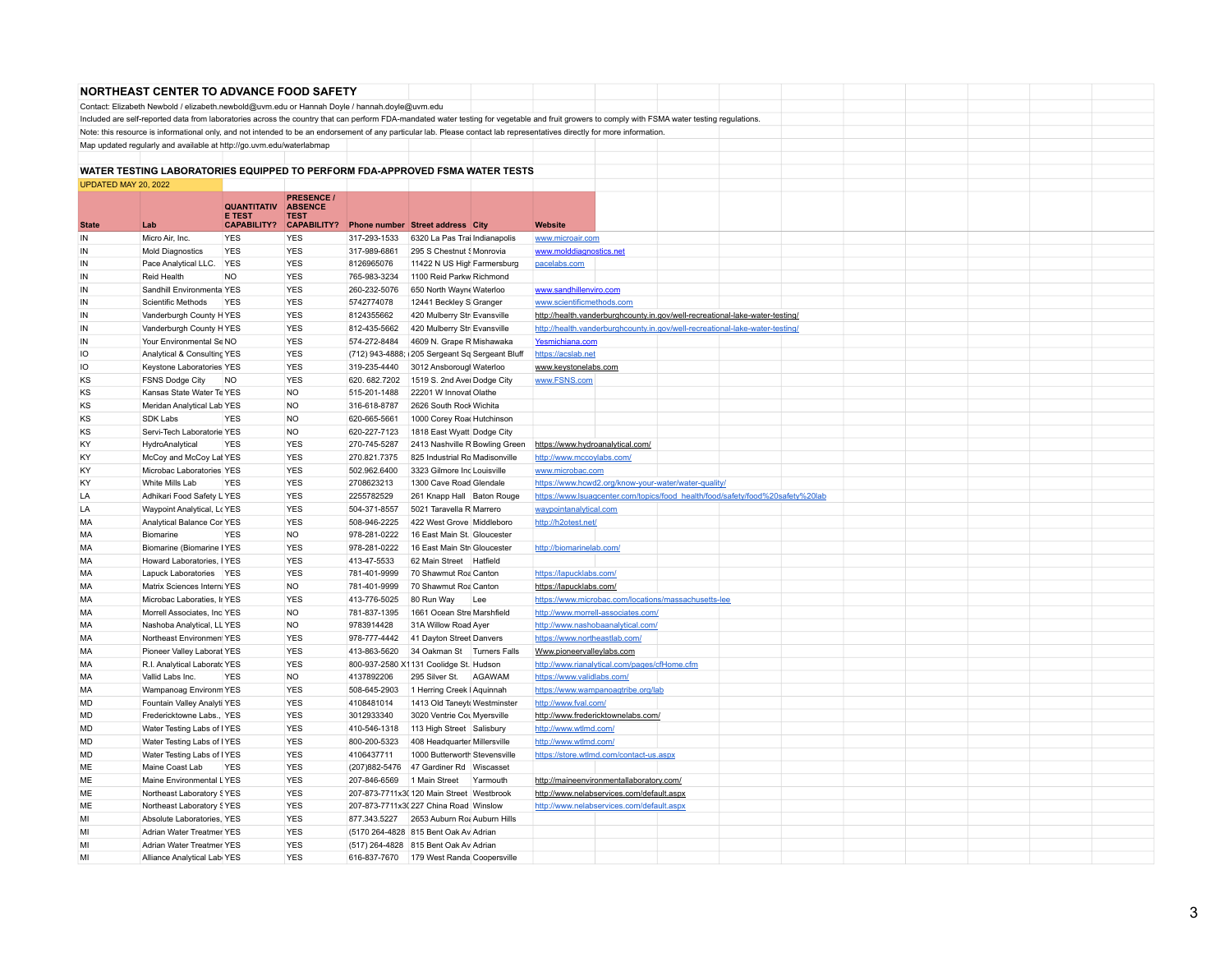|                      | NORTHEAST CENTER TO ADVANCE FOOD SAFETY                                                                                                                                   |                                     |                               |                              |                                                           |                     |                |                                                                                                                                                                                                 |  |  |  |  |
|----------------------|---------------------------------------------------------------------------------------------------------------------------------------------------------------------------|-------------------------------------|-------------------------------|------------------------------|-----------------------------------------------------------|---------------------|----------------|-------------------------------------------------------------------------------------------------------------------------------------------------------------------------------------------------|--|--|--|--|
|                      | Contact: Elizabeth Newbold / elizabeth.newbold@uvm.edu or Hannah Doyle / hannah.doyle@uvm.edu                                                                             |                                     |                               |                              |                                                           |                     |                |                                                                                                                                                                                                 |  |  |  |  |
|                      |                                                                                                                                                                           |                                     |                               |                              |                                                           |                     |                | Included are self-reported data from laboratories across the country that can perform FDA-mandated water testing for vegetable and fruit growers to comply with FSMA water testing regulations. |  |  |  |  |
|                      | Note: this resource is informational only, and not intended to be an endorsement of any particular lab. Please contact lab representatives directly for more information. |                                     |                               |                              |                                                           |                     |                |                                                                                                                                                                                                 |  |  |  |  |
|                      | Map updated regularly and available at http://go.uvm.edu/waterlabmap                                                                                                      |                                     |                               |                              |                                                           |                     |                |                                                                                                                                                                                                 |  |  |  |  |
|                      |                                                                                                                                                                           |                                     |                               |                              |                                                           |                     |                |                                                                                                                                                                                                 |  |  |  |  |
|                      | WATER TESTING LABORATORIES EQUIPPED TO PERFORM FDA-APPROVED FSMA WATER TESTS                                                                                              |                                     |                               |                              |                                                           |                     |                |                                                                                                                                                                                                 |  |  |  |  |
| UPDATED MAY 20, 2022 |                                                                                                                                                                           |                                     |                               |                              |                                                           |                     |                |                                                                                                                                                                                                 |  |  |  |  |
|                      |                                                                                                                                                                           |                                     | <b>PRESENCE /</b>             |                              |                                                           |                     |                |                                                                                                                                                                                                 |  |  |  |  |
|                      |                                                                                                                                                                           | <b>QUANTITATIV</b><br><b>E TEST</b> | <b>ABSENCE</b><br><b>TEST</b> |                              |                                                           |                     |                |                                                                                                                                                                                                 |  |  |  |  |
| <b>State</b>         | Lab                                                                                                                                                                       | <b>CAPABILITY?</b>                  | <b>CAPABILITY?</b>            |                              | Phone number Street address City                          |                     | <b>Website</b> |                                                                                                                                                                                                 |  |  |  |  |
| MI                   | Alliance Analytical Labi YES                                                                                                                                              |                                     | <b>YES</b>                    | 616-837-7670                 | 179 West Randa Coopersville                               |                     |                |                                                                                                                                                                                                 |  |  |  |  |
| M                    | ALS Environmental                                                                                                                                                         | <b>YES</b>                          | <b>YES</b>                    | 6163996070                   | 3352 128th Aven Holland                                   |                     |                |                                                                                                                                                                                                 |  |  |  |  |
| MI                   | Aqua Test Laboratories YES                                                                                                                                                |                                     | <b>YES</b>                    | 248-698-9500                 | 9165 Highland R White Lake                                |                     |                |                                                                                                                                                                                                 |  |  |  |  |
| MI                   | Assurance Water Lab - YES                                                                                                                                                 |                                     | <b>YES</b>                    |                              | 989.426.9431 x1 103 N. Bowery A Gladwin                   |                     |                |                                                                                                                                                                                                 |  |  |  |  |
| MI                   | B.E.S.T. Labs, Inc.                                                                                                                                                       | <b>YES</b>                          | <b>YES</b>                    | 269.629.9287                 | 8760 Gull Rd.                                             | Richland            |                |                                                                                                                                                                                                 |  |  |  |  |
| MI                   | Bay County Health Dej YES                                                                                                                                                 |                                     | <b>YES</b>                    | 989-895-4013                 | 1200 Washingtor Bay City                                  |                     |                |                                                                                                                                                                                                 |  |  |  |  |
| MI                   | Biological Research ScYES                                                                                                                                                 |                                     | <b>YES</b>                    | 248-650-9017                 | 6841 N Rocheste Rochester Hills                           |                     |                |                                                                                                                                                                                                 |  |  |  |  |
| MI                   | <b>Blissfield Water Treatm YES</b>                                                                                                                                        |                                     | <b>YES</b>                    | 517-486-3350                 | 1330 Beamer Rd Blissfield                                 |                     |                |                                                                                                                                                                                                 |  |  |  |  |
| MI                   | <b>Brighton Analytical LLC YES</b>                                                                                                                                        |                                     | <b>YES</b>                    | 810-229-7575                 | 2105 Pless                                                | Brighton            |                |                                                                                                                                                                                                 |  |  |  |  |
| MI                   | Briighton Analytical L.L YES                                                                                                                                              |                                     | <b>YES</b>                    | 810-229-7575                 | 2105 Pless                                                | <b>BRIGHTON</b>     |                |                                                                                                                                                                                                 |  |  |  |  |
| MI                   | City of Alpena Water Ti YES                                                                                                                                               |                                     | <b>YES</b><br><b>YES</b>      | 989.356.0757<br>2317752368   | 1300 State Stree Alpena                                   |                     |                |                                                                                                                                                                                                 |  |  |  |  |
| MI<br>MI             | City of Cadillac Drinkin YES                                                                                                                                              |                                     | <b>YES</b>                    |                              | 1121 Plett Rd                                             | Cadillac            |                |                                                                                                                                                                                                 |  |  |  |  |
| MI                   | City of Hart BioPure Tr YES<br>City of Jonesville Wast YES                                                                                                                |                                     | <b>YES</b>                    | 231.873.2259<br>517 849.9450 | 2687 N. 88th Ave Hart<br>150 Ecology Driv Jonesville      |                     |                |                                                                                                                                                                                                 |  |  |  |  |
| MI                   | City of Ludington Wate YES                                                                                                                                                |                                     | <b>YES</b>                    | 231.843.8830                 | 501 N. Lakeshor Ludington                                 |                     |                |                                                                                                                                                                                                 |  |  |  |  |
| MI                   | City of Munising Waste YES                                                                                                                                                |                                     | YES                           | 906-387-2419                 | 530 East Munisir Munising                                 |                     |                |                                                                                                                                                                                                 |  |  |  |  |
| MI                   | City of St johns Water   YES                                                                                                                                              |                                     | <b>YES</b>                    |                              | 989-224-8944 E>815 N Ottawa Sti St Johns                  |                     |                |                                                                                                                                                                                                 |  |  |  |  |
| MI                   | City of St. Johns Water YES                                                                                                                                               |                                     | <b>YES</b>                    |                              | 989.224.8944 x2 815 N Ottawa Sti St Johns                 |                     |                |                                                                                                                                                                                                 |  |  |  |  |
| MI                   | City of Three Rivers W YES                                                                                                                                                |                                     | <b>YES</b>                    | (269) 273-5885 409 Wolf Rd   |                                                           | <b>Three Rivers</b> |                |                                                                                                                                                                                                 |  |  |  |  |
| MI                   | District 10 Health Depa YES                                                                                                                                               |                                     | <b>YES</b>                    | 231.316.8574                 | 916 Diana St.                                             | Ludington           |                |                                                                                                                                                                                                 |  |  |  |  |
| MI                   | Escanaba Water Plant YES                                                                                                                                                  |                                     | <b>YES</b>                    | 906-786-3291                 | 1 Water Plant Rd Escanaba                                 |                     |                |                                                                                                                                                                                                 |  |  |  |  |
| MI                   | Foune Environmental LYES                                                                                                                                                  |                                     | <b>YES</b>                    | 269-870-0689                 | 33215 M-43 Hwy Paw Paw                                    |                     |                |                                                                                                                                                                                                 |  |  |  |  |
| MI                   | Garrett Laboratories In YES                                                                                                                                               |                                     | <b>YES</b>                    | 800-336-3201                 | 408 N. 3rd St.                                            | <b>Niles</b>        |                |                                                                                                                                                                                                 |  |  |  |  |
| MI                   | Garrett Laboratories, Ir YES                                                                                                                                              |                                     | <b>YES</b>                    | 800.336.3201                 | 408 N. 3rd St                                             | <b>Niles</b>        |                |                                                                                                                                                                                                 |  |  |  |  |
| MI                   | Gladstone Water Treat YES                                                                                                                                                 |                                     | <b>YES</b>                    | 906-428-3460                 | 22 Delta Avenue Gladstone                                 |                     |                |                                                                                                                                                                                                 |  |  |  |  |
| MI                   | Great Lakes Scientific YES                                                                                                                                                |                                     | YES                           | 269-429-1000                 | 2847 Lawrence S Stevensville                              |                     |                |                                                                                                                                                                                                 |  |  |  |  |
| MI                   | Great Lakes Water Qui YES                                                                                                                                                 |                                     | <b>YES</b>                    |                              | (231) 275-7382 (6461 Sunset Driv Lake Ann                 |                     |                |                                                                                                                                                                                                 |  |  |  |  |
| MI                   | Gun Lake Area Water I YES                                                                                                                                                 |                                     | <b>YES</b>                    | 2696725588                   | 12588 Marsh Rd Shelbyville                                |                     |                |                                                                                                                                                                                                 |  |  |  |  |
| MI                   | Huron Regional Water YES                                                                                                                                                  |                                     | <b>YES</b>                    | 989-738-4180                 | 76 W Spring St Port Austin                                |                     |                |                                                                                                                                                                                                 |  |  |  |  |
| MI                   | Kalamazoo County He YES                                                                                                                                                   |                                     | <b>YES</b>                    | 269-373-5360                 | 311 East Alcott S Kalamazoo                               |                     |                |                                                                                                                                                                                                 |  |  |  |  |
| MI                   | Kent County Health De YES                                                                                                                                                 |                                     | <b>YES</b>                    | 616.632.7196                 | 700 Fuller Ave N Grand Rapids                             |                     |                |                                                                                                                                                                                                 |  |  |  |  |
| MI                   | Lake Superior State Ur YES                                                                                                                                                |                                     | <b>YES</b>                    | 906.635.2076                 | 650 Easterday A Sault Ste Marie                           |                     |                |                                                                                                                                                                                                 |  |  |  |  |
| MI                   | <b>LMAS Regional Labora YES</b>                                                                                                                                           |                                     | <b>YES</b>                    |                              | 906.293.5107 x3 14150 Hamilton I Newberry                 |                     |                |                                                                                                                                                                                                 |  |  |  |  |
| MI<br>MI             | Marshall Wastewater TYES<br>Matrix Sciences Intern; YES                                                                                                                   |                                     | <b>YES</b><br><b>YES</b>      | 269-558-0337<br>586-598-5980 | 323 West Michig Marshall<br>22207 Starks Dr. Clinton Twp. |                     |                |                                                                                                                                                                                                 |  |  |  |  |
| MI                   | Michigan Department (YES                                                                                                                                                  |                                     | <b>YES</b>                    | 517.335.9814                 | 3350 N. Martin L Lansing                                  |                     |                |                                                                                                                                                                                                 |  |  |  |  |
| MI                   | Michigan Department (YES                                                                                                                                                  |                                     | YES                           | 517-335-9814                 | 3350 N. Martin L Lansing                                  |                     |                |                                                                                                                                                                                                 |  |  |  |  |
| MI                   | Micro B.E.S.T.                                                                                                                                                            | <b>YES</b>                          | <b>YES</b>                    | 586.598.5980                 | 22207 Starks Dr. Charter Township of Clinton              |                     |                |                                                                                                                                                                                                 |  |  |  |  |
| MI                   | Midland Water Treatme YES                                                                                                                                                 |                                     | <b>YES</b>                    | 989-837-3515                 | 2607 Bay City Ro Midland                                  |                     |                |                                                                                                                                                                                                 |  |  |  |  |
| MI                   | Mt. Clemens Water Filt YES                                                                                                                                                |                                     | <b>YES</b>                    | (586) 469-6891               | 36570 Jefferson Harrison Township                         |                     |                |                                                                                                                                                                                                 |  |  |  |  |
| MI                   | National Testing Labor: YES                                                                                                                                               |                                     | <b>YES</b>                    | 800-458-3330                 | 556 South Mansf Ypsilanti                                 |                     |                |                                                                                                                                                                                                 |  |  |  |  |
| MI                   | National Testing Labor: YES                                                                                                                                               |                                     | <b>YES</b>                    | 800-458-3330                 | 556 S. Mansfield Ypsilanti                                |                     |                |                                                                                                                                                                                                 |  |  |  |  |
| MI                   | NEW AGE Laboratorie YES                                                                                                                                                   |                                     | YES                           | 269-637-5658                 | 160 Veterans Blv South Haven                              |                     |                |                                                                                                                                                                                                 |  |  |  |  |
| MI                   | Northern Michigan Reg YES                                                                                                                                                 |                                     | <b>YES</b>                    | 989-732-6878                 | 95 Livingston Blv Gaylord                                 |                     |                |                                                                                                                                                                                                 |  |  |  |  |
| MI                   | Oakland County Health YES                                                                                                                                                 |                                     | <b>YES</b>                    | 248-858-1310                 | 1200 N Telegrapi Pontiac                                  |                     |                |                                                                                                                                                                                                 |  |  |  |  |
| MI                   | Ontonagon Regional WYES                                                                                                                                                   |                                     | <b>YES</b>                    | 906-885-5631                 | 315 Quartz Stree Ontonagon                                |                     |                |                                                                                                                                                                                                 |  |  |  |  |
| MI                   | Ontonagon Regional WYES                                                                                                                                                   |                                     | <b>YES</b>                    | 906-885-5631                 |                                                           | <b>White Pine</b>   |                |                                                                                                                                                                                                 |  |  |  |  |
| MI                   | Paragon Laboratories YES                                                                                                                                                  |                                     | <b>YES</b>                    | 734.462.3900                 | 12649 Richfield (Livonia                                  |                     |                |                                                                                                                                                                                                 |  |  |  |  |
| MI                   | Plainfield Twp Water PIYES                                                                                                                                                |                                     | <b>YES</b>                    | 616-364-7174                 | 5229 Woodfield (Grand Rapids                              |                     |                |                                                                                                                                                                                                 |  |  |  |  |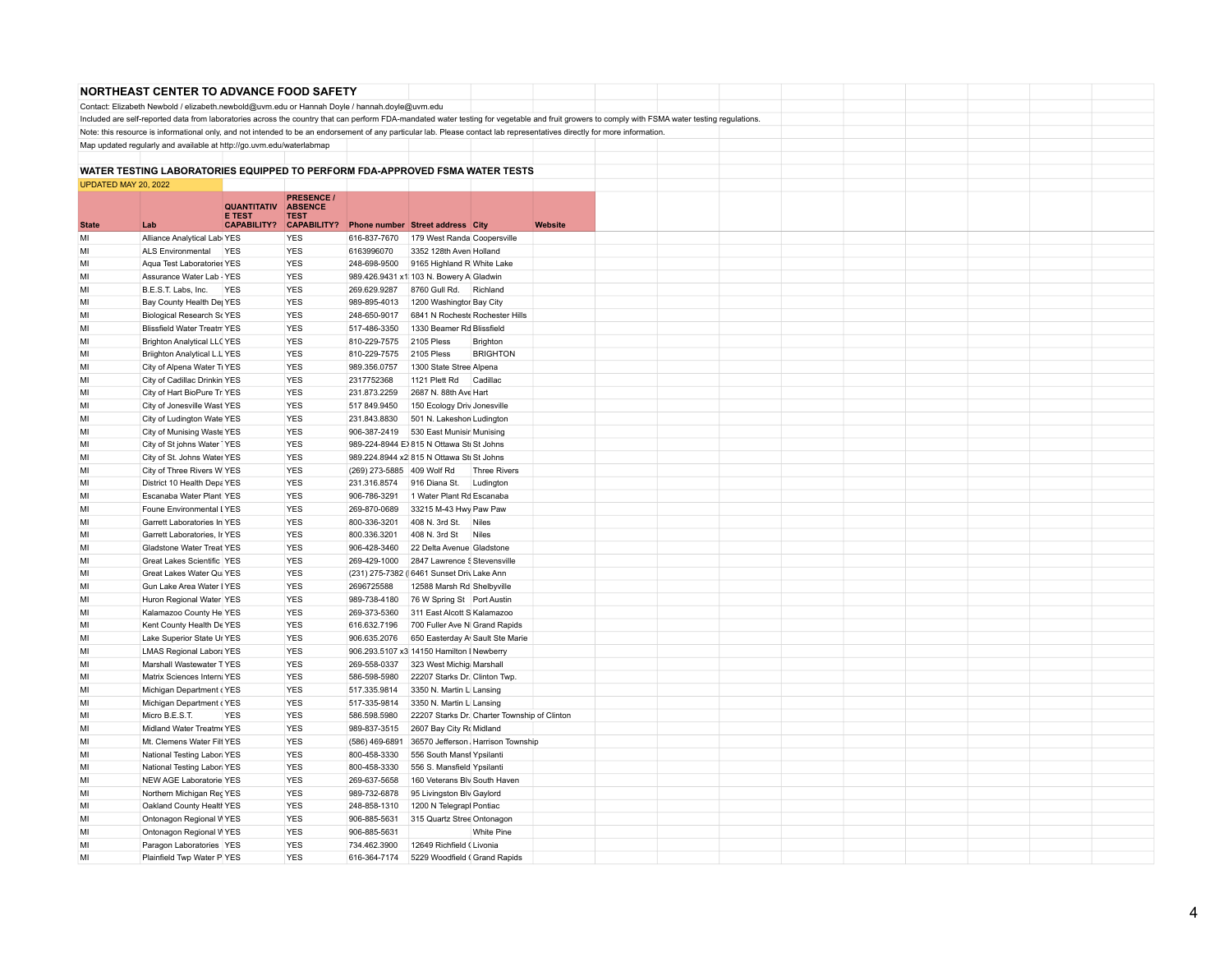|                      | NORTHEAST CENTER TO ADVANCE FOOD SAFETY                                                                                                                                   |                                     |                               |                              |                                                      |                     |                      |                                                                                                                                                                                                 |  |  |  |  |
|----------------------|---------------------------------------------------------------------------------------------------------------------------------------------------------------------------|-------------------------------------|-------------------------------|------------------------------|------------------------------------------------------|---------------------|----------------------|-------------------------------------------------------------------------------------------------------------------------------------------------------------------------------------------------|--|--|--|--|
|                      | Contact: Elizabeth Newbold / elizabeth.newbold@uvm.edu or Hannah Doyle / hannah.doyle@uvm.edu                                                                             |                                     |                               |                              |                                                      |                     |                      |                                                                                                                                                                                                 |  |  |  |  |
|                      |                                                                                                                                                                           |                                     |                               |                              |                                                      |                     |                      | Included are self-reported data from laboratories across the country that can perform FDA-mandated water testing for vegetable and fruit growers to comply with FSMA water testing regulations. |  |  |  |  |
|                      | Note: this resource is informational only, and not intended to be an endorsement of any particular lab. Please contact lab representatives directly for more information. |                                     |                               |                              |                                                      |                     |                      |                                                                                                                                                                                                 |  |  |  |  |
|                      | Map updated regularly and available at http://go.uvm.edu/waterlabmap                                                                                                      |                                     |                               |                              |                                                      |                     |                      |                                                                                                                                                                                                 |  |  |  |  |
|                      |                                                                                                                                                                           |                                     |                               |                              |                                                      |                     |                      |                                                                                                                                                                                                 |  |  |  |  |
|                      | WATER TESTING LABORATORIES EQUIPPED TO PERFORM FDA-APPROVED FSMA WATER TESTS                                                                                              |                                     |                               |                              |                                                      |                     |                      |                                                                                                                                                                                                 |  |  |  |  |
| UPDATED MAY 20, 2022 |                                                                                                                                                                           |                                     |                               |                              |                                                      |                     |                      |                                                                                                                                                                                                 |  |  |  |  |
|                      |                                                                                                                                                                           |                                     | <b>PRESENCE /</b>             |                              |                                                      |                     |                      |                                                                                                                                                                                                 |  |  |  |  |
|                      |                                                                                                                                                                           | <b>QUANTITATIV</b><br><b>E TEST</b> | <b>ABSENCE</b><br><b>TEST</b> |                              |                                                      |                     |                      |                                                                                                                                                                                                 |  |  |  |  |
| <b>State</b>         | Lab                                                                                                                                                                       | <b>CAPABILITY?</b>                  | <b>CAPABILITY?</b>            |                              | Phone number Street address City                     |                     | <b>Website</b>       |                                                                                                                                                                                                 |  |  |  |  |
| MI                   | Prein & Newhof                                                                                                                                                            | <b>YES</b>                          | <b>YES</b>                    | 616.364.7600                 | 3260 Evergreen Grand Rapids                          |                     |                      |                                                                                                                                                                                                 |  |  |  |  |
| M                    | Pure Water Works                                                                                                                                                          | <b>YES</b>                          | <b>YES</b>                    | 231-941-7873                 | 720 S. Garfield A Traverse City                      |                     |                      |                                                                                                                                                                                                 |  |  |  |  |
| MI                   | Raven Analytical Labor YES                                                                                                                                                |                                     | <b>NO</b>                     | 989-275-4790                 | 104 N 1st St                                         | Roscommon           |                      |                                                                                                                                                                                                 |  |  |  |  |
| MI                   | Raven Analytical Labs YES                                                                                                                                                 |                                     | <b>YES</b>                    |                              | ravenlabs@raver 104 1/2 N. First § Roscommon         |                     |                      |                                                                                                                                                                                                 |  |  |  |  |
| MI                   | Saginaw County Healtl YES                                                                                                                                                 |                                     | <b>YES</b>                    | 989-758-3825                 | 1600 N Michigan Saginaw                              |                     |                      |                                                                                                                                                                                                 |  |  |  |  |
| MI                   | SOS Analytical Labora YES                                                                                                                                                 |                                     | <b>YES</b>                    | 231-946-6767                 | 4125 Cedar Run Traverse City                         |                     |                      |                                                                                                                                                                                                 |  |  |  |  |
| MI                   | St. Clair River Water A YES                                                                                                                                               |                                     | <b>YES</b>                    | 810-765-4647                 | 5111 Pointe Dr. East China                           |                     |                      |                                                                                                                                                                                                 |  |  |  |  |
| MI                   | St. Clair Water Authorit YES                                                                                                                                              |                                     | <b>YES</b>                    |                              | 810-765-4647 5111 Pointe Dr. East China              |                     |                      |                                                                                                                                                                                                 |  |  |  |  |
| MI                   | St. Johns Water Depar YES                                                                                                                                                 |                                     | <b>YES</b>                    |                              | 989-224-8944 ex 815 N Ottawa Sti ST JOHNS            |                     |                      |                                                                                                                                                                                                 |  |  |  |  |
| MI                   | Summit Laboratory                                                                                                                                                         | <b>YES</b>                          | <b>YES</b>                    |                              | 1-616-245-3818 900 Godfrey Ave Grand Rapids          |                     |                      |                                                                                                                                                                                                 |  |  |  |  |
| MI                   | Trace Analytical Labor: YES                                                                                                                                               |                                     | <b>YES</b>                    | 231-773-5998                 | 2241 Black Cree Muskegon                             |                     |                      |                                                                                                                                                                                                 |  |  |  |  |
| MI                   | Village of Lexington W YES                                                                                                                                                |                                     | <b>YES</b>                    | 8103595901                   | 7226 Lester Stre Lexington                           |                     |                      |                                                                                                                                                                                                 |  |  |  |  |
| MI                   | WaterTech                                                                                                                                                                 | <b>YES</b>                          | <b>YES</b>                    | 517.548.2505                 | 718 S. Michigan, Howell                              |                     |                      |                                                                                                                                                                                                 |  |  |  |  |
| MI<br>MI             | West Iron County Sew YES<br>Western UP Health De YES                                                                                                                      |                                     | <b>YES</b><br><b>YES</b>      | 906-265-5209<br>19064827382  | 2547 County Roa Caspain<br>540 Depot Street Hancock  |                     |                      |                                                                                                                                                                                                 |  |  |  |  |
| MI                   | White Water Associate YES                                                                                                                                                 |                                     | YES                           | 906-822-7889                 | 429 River Lane Amasa                                 |                     |                      |                                                                                                                                                                                                 |  |  |  |  |
| MI                   | Wyandotte Water Treal YES                                                                                                                                                 |                                     | <b>YES</b>                    | 734-324-7142                 | 2555 Van Alstyne Wyandotte                           |                     |                      |                                                                                                                                                                                                 |  |  |  |  |
| MI                   | Xperiential Laboratorie YES                                                                                                                                               |                                     | <b>YES</b>                    | 2485745528                   | 45145 W. 12 Mile Novi                                |                     |                      |                                                                                                                                                                                                 |  |  |  |  |
| MN                   | A.W. Research Labora YES                                                                                                                                                  |                                     | NO.                           | 218-829-7974                 | 16326 Airport Rd Brainerd                            |                     |                      |                                                                                                                                                                                                 |  |  |  |  |
| MN                   | AC Analytical & Consul YES                                                                                                                                                |                                     | <b>YES</b>                    | 218-243-3328                 | 21518 Basset Dr Puposky                              |                     |                      |                                                                                                                                                                                                 |  |  |  |  |
| MN                   | Central Water Testing IYES                                                                                                                                                |                                     | <b>YES</b>                    | 218-828-2118                 | 18511 State High Brainerd                            |                     |                      |                                                                                                                                                                                                 |  |  |  |  |
| MN                   | Fillmore SWCD Water YES                                                                                                                                                   |                                     | <b>YES</b>                    |                              | (507) 765-3878 e 900 Washington Preston              |                     | www.fillmoreswcd.org |                                                                                                                                                                                                 |  |  |  |  |
| <b>MN</b>            | Instrumental Research YES                                                                                                                                                 |                                     | <b>NO</b>                     | 763-571-3698                 | 7800 Main Street Fridley                             |                     |                      |                                                                                                                                                                                                 |  |  |  |  |
| MN                   | Interpoll Laboratories, IYES                                                                                                                                              |                                     | <b>NO</b>                     | 763-786-6020                 | 42500 Ball Rd NI Circle Pines                        |                     |                      |                                                                                                                                                                                                 |  |  |  |  |
| MN                   | Koochiching Health De YES                                                                                                                                                 |                                     | YES                           | 218-283-7070                 | 1000 5th Street International Falls                  |                     |                      |                                                                                                                                                                                                 |  |  |  |  |
| MN                   | Minnesota Valley Testir YES                                                                                                                                               |                                     | <b>NO</b>                     | 507-240-1500                 | 1126 N Front St, New Ulm                             |                     |                      |                                                                                                                                                                                                 |  |  |  |  |
| <b>MN</b>            | Pace Analytical Service YES                                                                                                                                               |                                     | <b>NO</b>                     | 218-727-6380                 | 4730 Oneota Stri Duluth                              |                     |                      |                                                                                                                                                                                                 |  |  |  |  |
| <b>MN</b>            | Pace Analytical Service YES                                                                                                                                               |                                     | <b>NO</b>                     | 612-607-1700                 | 1700 Elm Street Minneapolis                          |                     |                      |                                                                                                                                                                                                 |  |  |  |  |
| MN                   | Pace Analytical Service YES                                                                                                                                               |                                     | <b>NO</b>                     | 218-735-6700                 | 315 Chestnut St Virginia                             |                     |                      |                                                                                                                                                                                                 |  |  |  |  |
| <b>MN</b>            | Red Wing City Laborat YES                                                                                                                                                 |                                     | <b>YES</b>                    | 651-385-5141                 | 1020 East Fifth S Red Wing                           |                     |                      |                                                                                                                                                                                                 |  |  |  |  |
| <b>MN</b>            | RMB Environmental La YES                                                                                                                                                  |                                     | <b>NO</b>                     | 218-846-1465                 | 2200 West 94th { Bloomington                         |                     |                      |                                                                                                                                                                                                 |  |  |  |  |
| <b>MN</b>            | RMB Environmental La YES                                                                                                                                                  |                                     | <b>NO</b>                     | 218-846-1465                 | 22796 County Hy Detroit Lakes                        |                     |                      |                                                                                                                                                                                                 |  |  |  |  |
| <b>MN</b>            | RMB Environmental La YES                                                                                                                                                  |                                     | <b>NO</b>                     | 218-846-1465                 | 1851 US-169                                          | <b>Grand Rapids</b> |                      |                                                                                                                                                                                                 |  |  |  |  |
| MN                   | Southeastern Minneso YES                                                                                                                                                  |                                     | <b>NO</b>                     | 507-328-7495                 | 2100 Campus Dr Rochester                             |                     |                      |                                                                                                                                                                                                 |  |  |  |  |
| <b>MN</b><br>MN      | Southwest Health and YES<br>St. Paul-Ramsey Coun YES                                                                                                                      |                                     | <b>YES</b><br><b>YES</b>      | 507-537-6713<br>651-266-1321 | 607 West Main S Marshall<br>555 Cedar Streel St Paul |                     |                      |                                                                                                                                                                                                 |  |  |  |  |
| <b>MN</b>            | Stearns DHIA Central I YES                                                                                                                                                |                                     | <b>NO</b>                     | 1800-369-2697                | 825 12th St Sout Sauk Center                         |                     |                      |                                                                                                                                                                                                 |  |  |  |  |
| <b>MN</b>            | Steven M. Traut Wells, YES                                                                                                                                                |                                     | <b>YES</b>                    | 320-762-1528                 | 754 Cross Count Alexandria                           |                     |                      |                                                                                                                                                                                                 |  |  |  |  |
| <b>MN</b>            | Techtron Engineering, YES                                                                                                                                                 |                                     | <b>YES</b>                    | 763-712-9502                 | 640 East Main St Anoka                               |                     |                      |                                                                                                                                                                                                 |  |  |  |  |
| MN                   | Traut Water Analysis L YES                                                                                                                                                |                                     | <b>YES</b>                    | 320-251-5090                 | 141 28th Avenue Waite Park                           |                     |                      |                                                                                                                                                                                                 |  |  |  |  |
| MN                   | Tri-City/William Lloyd AYES                                                                                                                                               |                                     | <b>NO</b>                     | 952-563-4904                 | 9300 Poplar Brid Bloomington                         |                     |                      |                                                                                                                                                                                                 |  |  |  |  |
| MN                   | Twin City Water Clinic, YES                                                                                                                                               |                                     | <b>YES</b>                    | 952-935-3556                 | 617 - 13th Avenu Hopkins                             |                     |                      |                                                                                                                                                                                                 |  |  |  |  |
| <b>MN</b>            | UC Laboratory                                                                                                                                                             | YES                                 | <b>NO</b>                     | 507-234-5835                 | 129 North Main § Janesville                          |                     |                      |                                                                                                                                                                                                 |  |  |  |  |
| <b>MN</b>            | Water Laboratories, In YES                                                                                                                                                |                                     | <b>YES</b>                    | 763-441-7509                 | 333 main st nw Elk River                             |                     |                      |                                                                                                                                                                                                 |  |  |  |  |
| MN                   | Water Laboratories, In YES                                                                                                                                                |                                     | <b>NO</b>                     | 763-441-7509                 | 333 Main St NW Elk River                             |                     |                      |                                                                                                                                                                                                 |  |  |  |  |
| MN                   | Worthington Public Util YES                                                                                                                                               |                                     | <b>YES</b>                    | 507-372-8660                 | 1950 27th Street Worthington                         |                     |                      |                                                                                                                                                                                                 |  |  |  |  |
| <b>MO</b>            | Blue Valley Laboratoric YES                                                                                                                                               |                                     | <b>NO</b>                     | 816-471-4719                 | 814 E. 16th St Kansas City                           |                     |                      |                                                                                                                                                                                                 |  |  |  |  |
| <b>MO</b>            | <b>EMSL Analytical</b>                                                                                                                                                    | <b>NO</b>                           | <b>YES</b>                    | 314-577-0150                 | 100 Green Park   St. Louis                           |                     | www.EMSL.com         |                                                                                                                                                                                                 |  |  |  |  |
| <b>MO</b>            | Engineering Surveys & YES                                                                                                                                                 |                                     | <b>NO</b>                     | 816-471-4719 1113 Fay St.    |                                                      | Columbia            |                      |                                                                                                                                                                                                 |  |  |  |  |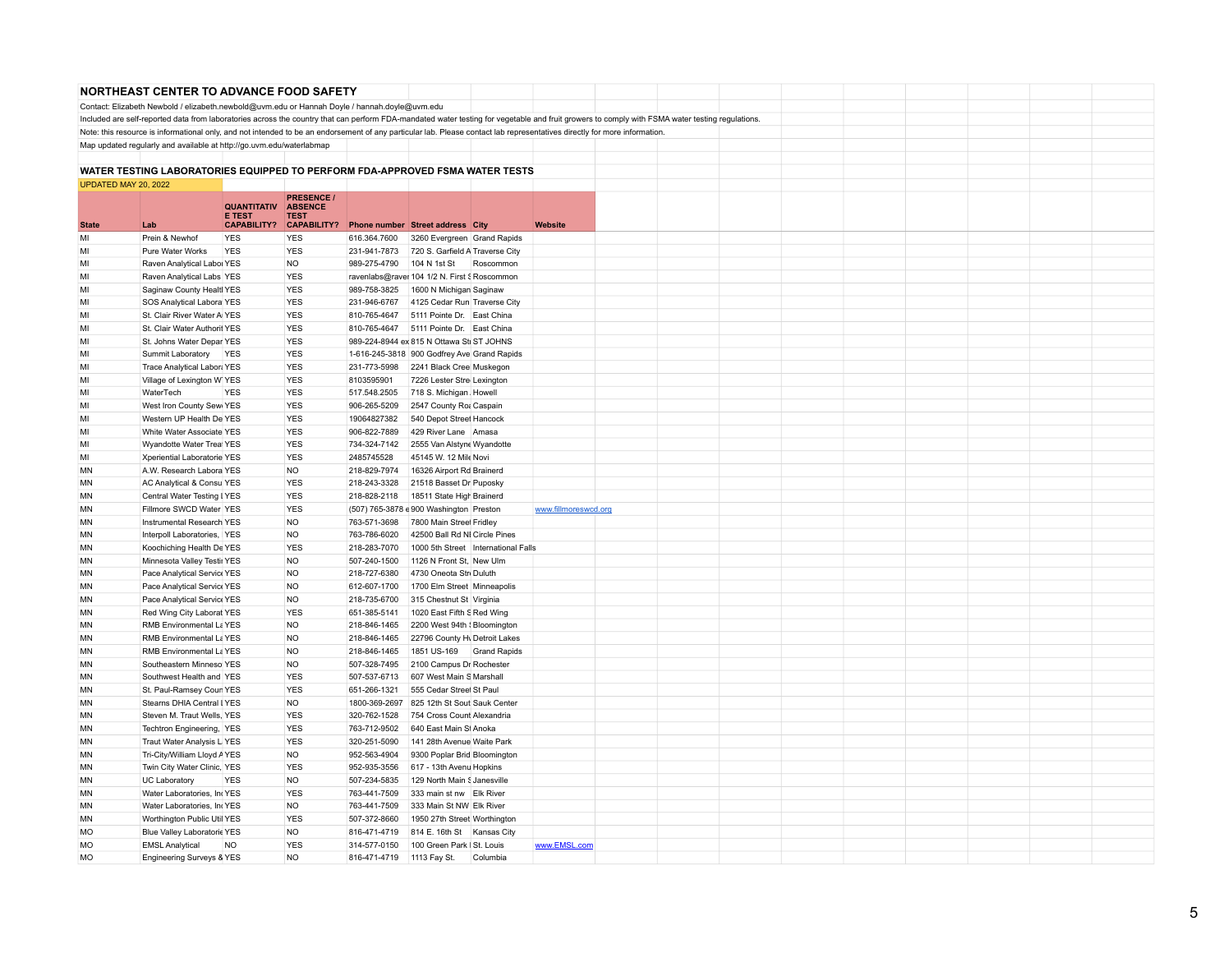|                        | NORTHEAST CENTER TO ADVANCE FOOD SAFETY                                                                                                                                   |                                     |                               |                              |                                                    |                      |                                                       |                                                                                                                                                                                                 |  |  |  |  |
|------------------------|---------------------------------------------------------------------------------------------------------------------------------------------------------------------------|-------------------------------------|-------------------------------|------------------------------|----------------------------------------------------|----------------------|-------------------------------------------------------|-------------------------------------------------------------------------------------------------------------------------------------------------------------------------------------------------|--|--|--|--|
|                        | Contact: Elizabeth Newbold / elizabeth.newbold@uvm.edu or Hannah Doyle / hannah.doyle@uvm.edu                                                                             |                                     |                               |                              |                                                    |                      |                                                       |                                                                                                                                                                                                 |  |  |  |  |
|                        |                                                                                                                                                                           |                                     |                               |                              |                                                    |                      |                                                       | Included are self-reported data from laboratories across the country that can perform FDA-mandated water testing for vegetable and fruit growers to comply with FSMA water testing regulations. |  |  |  |  |
|                        | Note: this resource is informational only, and not intended to be an endorsement of any particular lab. Please contact lab representatives directly for more information. |                                     |                               |                              |                                                    |                      |                                                       |                                                                                                                                                                                                 |  |  |  |  |
|                        | Map updated regularly and available at http://go.uvm.edu/waterlabmap                                                                                                      |                                     |                               |                              |                                                    |                      |                                                       |                                                                                                                                                                                                 |  |  |  |  |
|                        |                                                                                                                                                                           |                                     |                               |                              |                                                    |                      |                                                       |                                                                                                                                                                                                 |  |  |  |  |
|                        | WATER TESTING LABORATORIES EQUIPPED TO PERFORM FDA-APPROVED FSMA WATER TESTS                                                                                              |                                     |                               |                              |                                                    |                      |                                                       |                                                                                                                                                                                                 |  |  |  |  |
| UPDATED MAY 20, 2022   |                                                                                                                                                                           |                                     |                               |                              |                                                    |                      |                                                       |                                                                                                                                                                                                 |  |  |  |  |
|                        |                                                                                                                                                                           |                                     | <b>PRESENCE /</b>             |                              |                                                    |                      |                                                       |                                                                                                                                                                                                 |  |  |  |  |
|                        |                                                                                                                                                                           | <b>QUANTITATIV</b><br><b>E TEST</b> | <b>ABSENCE</b><br><b>TEST</b> |                              |                                                    |                      |                                                       |                                                                                                                                                                                                 |  |  |  |  |
| <b>State</b>           | Lab                                                                                                                                                                       | <b>CAPABILITY?</b>                  | <b>CAPABILITY?</b>            |                              | <b>Phone number Street address City</b>            |                      | <b>Website</b>                                        |                                                                                                                                                                                                 |  |  |  |  |
| <b>MO</b>              | <b>Environmental Analysis YES</b>                                                                                                                                         |                                     | NO.                           | 573-204-8817                 | 400 E. Jackson E Jackson                           |                      |                                                       |                                                                                                                                                                                                 |  |  |  |  |
| <b>MO</b>              | <b>Great Plains Analytical YES</b>                                                                                                                                        |                                     | <b>NO</b>                     | 816-891-7337                 | 9503 N. Congres Kansas City                        |                      |                                                       |                                                                                                                                                                                                 |  |  |  |  |
| <b>MO</b>              | McDuffey Laboratory-AYES                                                                                                                                                  |                                     | NO.                           | 573-346-2092                 | 840 Thunder Moi Camdenton                          |                      |                                                       |                                                                                                                                                                                                 |  |  |  |  |
| <b>MO</b>              | PDC Laboratories, Inc. YES                                                                                                                                                |                                     | <b>NO</b>                     | 314-432-0550                 | 3278 N. Highway Florissant                         |                      |                                                       |                                                                                                                                                                                                 |  |  |  |  |
| <b>MO</b>              | St. Louis Testing Labor YES                                                                                                                                               |                                     | <b>NO</b>                     | 314-531-8080                 | 2810 Clark Ave St Louis                            |                      |                                                       |                                                                                                                                                                                                 |  |  |  |  |
| <b>MS</b>              | Waypoint Analytical Mi: YES                                                                                                                                               |                                     | <b>YES</b>                    | 6019572676                   | 235 Highpoint Dr Ridgeland                         |                      | www.waypointanalytical.com                            |                                                                                                                                                                                                 |  |  |  |  |
| MT                     | Energy Laboratories YES                                                                                                                                                   |                                     | <b>YES</b>                    | 406-442-0711                 | 3161 E. Lyndale, Helena                            |                      | www.energylab.com                                     |                                                                                                                                                                                                 |  |  |  |  |
| MT                     | Energy Laboratories, Ir YES                                                                                                                                               |                                     | <b>YES</b>                    | 406-252-6325                 | 1120 S 27th Stre Billings                          |                      | www.energylab.com                                     |                                                                                                                                                                                                 |  |  |  |  |
| MT                     | RD Water Lab, LLC YES                                                                                                                                                     |                                     | <b>YES</b>                    | 406-721-8179                 | 3700 S. Russell, Missoula                          |                      | www.rdwaterlab.com                                    |                                                                                                                                                                                                 |  |  |  |  |
| <b>NC</b>              | EMSL Analytical, Inc. NO                                                                                                                                                  |                                     | <b>YES</b>                    | 919-465-3900                 | 2500 Gateway C Morrisville                         |                      | www.emsl.com                                          |                                                                                                                                                                                                 |  |  |  |  |
| <b>NC</b>              | Environment 1, Inc.                                                                                                                                                       | <b>YES</b>                          | <b>YES</b>                    | 252-756-6208                 | 114 Oakmont Dri Greenville                         |                      | www.environment1inc.com                               |                                                                                                                                                                                                 |  |  |  |  |
| <b>NC</b>              | Environmental Inc.                                                                                                                                                        | <b>YES</b>                          | <b>YES</b>                    | 8285865588                   | 2675 Skyland Dr Sylva                              |                      | www.environmentalinc.co                               |                                                                                                                                                                                                 |  |  |  |  |
| <b>NC</b>              | Waters Agricultural Lat YES                                                                                                                                               |                                     | <b>YES</b>                    | 910-293-2108                 | 364 W Park Dr Warsaw                               |                      | www.watersag.com                                      |                                                                                                                                                                                                 |  |  |  |  |
| <b>NC</b>              | Waypoint Analytical Ch NO                                                                                                                                                 |                                     | <b>YES</b>                    | 7045296364                   | 449 Springbook Charlotte                           |                      | www.waypointanalytical.com                            |                                                                                                                                                                                                 |  |  |  |  |
| <b>ND</b>              | Astro-Chem Lab, Inc. YES                                                                                                                                                  |                                     | <b>YES</b>                    | 701-572-7355                 | 4102 2nd Ave. W Williston                          |                      | www.astrochemlab.com                                  |                                                                                                                                                                                                 |  |  |  |  |
| <b>NE</b>              | American Agricultural LYES                                                                                                                                                |                                     | <b>NO</b>                     | 308-345-3670                 | 700 West D Stree McCook                            |                      | http://www.amaglab.com/                               |                                                                                                                                                                                                 |  |  |  |  |
| <b>NE</b>              | Central District Health NO                                                                                                                                                |                                     | <b>NO</b>                     | 308-385-5175                 | 1137 South Locu Grand Island                       |                      |                                                       | https://cdhd.ne.gov/what-we-do/water-testing.html                                                                                                                                               |  |  |  |  |
| <b>NE</b>              | FSNS Omaha                                                                                                                                                                | <b>NO</b>                           | <b>YES</b>                    | 402-970-0280                 | 5303 F Street                                      | Omaha                | www.FSNS.com                                          |                                                                                                                                                                                                 |  |  |  |  |
| <b>NE</b>              | Midwest Labs, Inc.                                                                                                                                                        | <b>YES</b>                          | <b>NO</b>                     | 402-334-7770                 | 13611 B Street Omaha                               |                      | https://midwestlabs.com/                              |                                                                                                                                                                                                 |  |  |  |  |
| <b>NE</b>              | Nebraska Department YES                                                                                                                                                   |                                     | <b>YES</b>                    | 402-471-2122                 | 3701 South 14th Lincoln                            |                      | http://dhhs.ne.gov/                                   |                                                                                                                                                                                                 |  |  |  |  |
| <b>NE</b>              | Servi-Tech Laboratorie YES                                                                                                                                                |                                     | NO.                           | 402-463-3522                 | 1602 Park West   Hastings                          |                      | http://servitechlabs.com/                             |                                                                                                                                                                                                 |  |  |  |  |
| <b>NE</b>              | Ward Laboratories                                                                                                                                                         | <b>YES</b>                          | NO.                           | 800-887-7645                 | 4007 Cherry Ave Kearney                            |                      | http://www.wardlab.com/                               |                                                                                                                                                                                                 |  |  |  |  |
| <b>NE</b>              | Ward Laboratories, Inc YES                                                                                                                                                |                                     | <b>YES</b>                    |                              | 1-308-234-2418 4007 Cherry Ave Kearney             |                      | https://www.wardlab.com                               |                                                                                                                                                                                                 |  |  |  |  |
| NH                     | Absolute Resource Ass YES                                                                                                                                                 |                                     | <b>YES</b>                    | 603-436-2001                 | 124 Heritage Ave Portsmouth                        |                      |                                                       | https://www.absoluteresourceassociates.com/                                                                                                                                                     |  |  |  |  |
| <b>NH</b>              | Chemserve                                                                                                                                                                 | <b>YES</b>                          | <b>YES</b>                    | 603-673-5440                 | 317 Elm Street Milford                             |                      | http://www.chemservelab.com/                          |                                                                                                                                                                                                 |  |  |  |  |
| <b>NH</b><br><b>NH</b> | ChemServe Environme YES<br><b>EAI Analytical Labs</b>                                                                                                                     | <b>YES</b>                          | <b>YES</b><br><b>YES</b>      | 603-673-5440<br>603 3572577  | 317 Elm st<br>33 Whittemore F Swanzey              | <b>MILFORD</b>       | https://www.chemservelab.com                          |                                                                                                                                                                                                 |  |  |  |  |
|                        | EAI Analytical Labs a [YES                                                                                                                                                |                                     | <b>YES</b>                    |                              |                                                    |                      | Www.EAI-labs.com                                      |                                                                                                                                                                                                 |  |  |  |  |
| <b>NH</b><br><b>NH</b> | EAI Analytical Labs, a IYES                                                                                                                                               |                                     | <b>YES</b>                    | 603-357-2577<br>603-357-2577 | 33 Whittemore F Swanzey<br>33 Whittemore F Swanzey |                      | www.eai-labs.com<br>http://eai-labs.com/              |                                                                                                                                                                                                 |  |  |  |  |
| NH                     | Eastern Analytical, Inc. YES                                                                                                                                              |                                     | YES                           | 6032280525                   | 51 Antrim Avenue Concord                           |                      | https://easternanalytical.com/                        |                                                                                                                                                                                                 |  |  |  |  |
| <b>NH</b>              | Endyne Inc.                                                                                                                                                               | <b>YFS</b>                          | <b>YES</b>                    | 603-678-4891                 | 56 Ftna Road                                       | Lebanon              | www.endynelabs.com                                    |                                                                                                                                                                                                 |  |  |  |  |
| <b>NH</b>              | Granite State Analytica YES                                                                                                                                               |                                     | <b>YES</b>                    | 16034323044                  | 22 Manchester R Derry                              |                      | www.granitestateanalytical.com                        |                                                                                                                                                                                                 |  |  |  |  |
| <b>NH</b>              | Nelson Analytical Lab YES                                                                                                                                                 |                                     | <b>YES</b>                    | 603-622-0200                 | 490 East Industri Manchester                       |                      | www.nelsonanalytical.com                              |                                                                                                                                                                                                 |  |  |  |  |
| <b>NH</b>              | Seacoast Analytical Se YES                                                                                                                                                |                                     | <b>YES</b>                    | 603-868-1457                 | 72 Pinkham Roa Lee                                 |                      | https://seacoastanalytical.com/                       |                                                                                                                                                                                                 |  |  |  |  |
| <b>NJ</b>              | <b>AGRA ENVIRONMENTYES</b>                                                                                                                                                |                                     | <b>NO</b>                     | 973-989-0010                 | 90 1/2 West Blac Dover                             |                      | http://agra.us/                                       |                                                                                                                                                                                                 |  |  |  |  |
| <b>NJ</b>              | <b>AGRA ENVIRONMENTYES</b>                                                                                                                                                |                                     | <b>NO</b>                     | 973-989-0010                 | 8A Railroad Ave Marlboro                           |                      | http://agra.us/                                       |                                                                                                                                                                                                 |  |  |  |  |
| <b>NJ</b>              | <b>DEBLOCK ENVIRONN YES</b>                                                                                                                                               |                                     | <b>NO</b>                     | 973-998-9100                 | 16 Hugo Ave                                        | <b>Woodland Park</b> |                                                       |                                                                                                                                                                                                 |  |  |  |  |
| N <sub>1</sub>         | E RUNYON T/A AQUA YES                                                                                                                                                     |                                     | <b>NO</b>                     | 732-938-6366                 | 464 Preventoriun Howell                            |                      |                                                       |                                                                                                                                                                                                 |  |  |  |  |
| <b>NJ</b>              | EMSL Analytical, Inc. YES                                                                                                                                                 |                                     | <b>YES</b>                    | 8563032582                   | 200 Route 130 N Cinnaminson                        |                      | EMSL.com                                              |                                                                                                                                                                                                 |  |  |  |  |
| <b>NJ</b>              | EUROFINS QC, LLC - YES                                                                                                                                                    |                                     | NO.                           | 215-355-3900                 | 196 Patterson Av East Rutherford                   |                      |                                                       | https://www.eurofinsus.com/environment-testing/laboratories/maps/east-rutherford-service-center/                                                                                                |  |  |  |  |
| <b>NJ</b>              | EUROFINS QC, LLC - YES                                                                                                                                                    |                                     | <b>NO</b>                     | 215-355-3900                 | 1835 W Landis A Vineland                           |                      |                                                       | https://www.eurofinsus.com/environment-testing/laboratories/maps/vineland-service-center/                                                                                                       |  |  |  |  |
| <b>NJ</b>              | Garden State Laborato YES                                                                                                                                                 |                                     | <b>YES</b>                    | 800-273-8901                 | 410 Hillside Aver Hillside                         |                      | https://www.gslabs.com/                               |                                                                                                                                                                                                 |  |  |  |  |
| <b>NJ</b>              | Garden State Labs, Inc YES                                                                                                                                                |                                     | <b>YES</b>                    | 800-273-8901                 | 54 Main Street Waretown                            |                      | https://www.gslabs.com/                               |                                                                                                                                                                                                 |  |  |  |  |
| <b>NJ</b>              | IEH-NE INC, DBA SAN NO                                                                                                                                                    |                                     | <b>YES</b>                    | 201-843-2525                 |                                                    |                      | 178 Saddle Rive Saddle Brook Tov http://sanipure.com/ |                                                                                                                                                                                                 |  |  |  |  |
| <b>NJ</b>              | JR Henderson Labs YES                                                                                                                                                     |                                     | <b>NO</b>                     | 732-341-1211                 | 123 Seaman Ave Beachwood                           |                      | https://jrhendersonlabs.com/                          |                                                                                                                                                                                                 |  |  |  |  |
| NJ                     | <b>LECO Laboratory</b>                                                                                                                                                    | <b>NO</b>                           | <b>YES</b>                    | 609-245-8098                 | 1800 NJ-33, Unit Trenton                           |                      | Google: Leco Laboratory                               |                                                                                                                                                                                                 |  |  |  |  |
| <b>NJ</b>              | LYONS ENVIRONMENNO                                                                                                                                                        |                                     | <b>YES</b>                    | 732-566-0038                 | 1105 Green Grov Neptune                            |                      |                                                       | http://www.lyonsenvironmental.com/                                                                                                                                                              |  |  |  |  |
| <b>NJ</b>              | MPL LABORATORIES NO                                                                                                                                                       |                                     | <b>YFS</b>                    | 973-300-9715                 | 12 Wilson Dr                                       | Sparta               | http://marypaullabs.com/                              |                                                                                                                                                                                                 |  |  |  |  |
| N <sub>1</sub>         | NEW JERSEY ANALY YES                                                                                                                                                      |                                     | <b>NO</b>                     | 609-737-3477                 |                                                    | 380 Scotch Rd        | http://njal.com/                                      |                                                                                                                                                                                                 |  |  |  |  |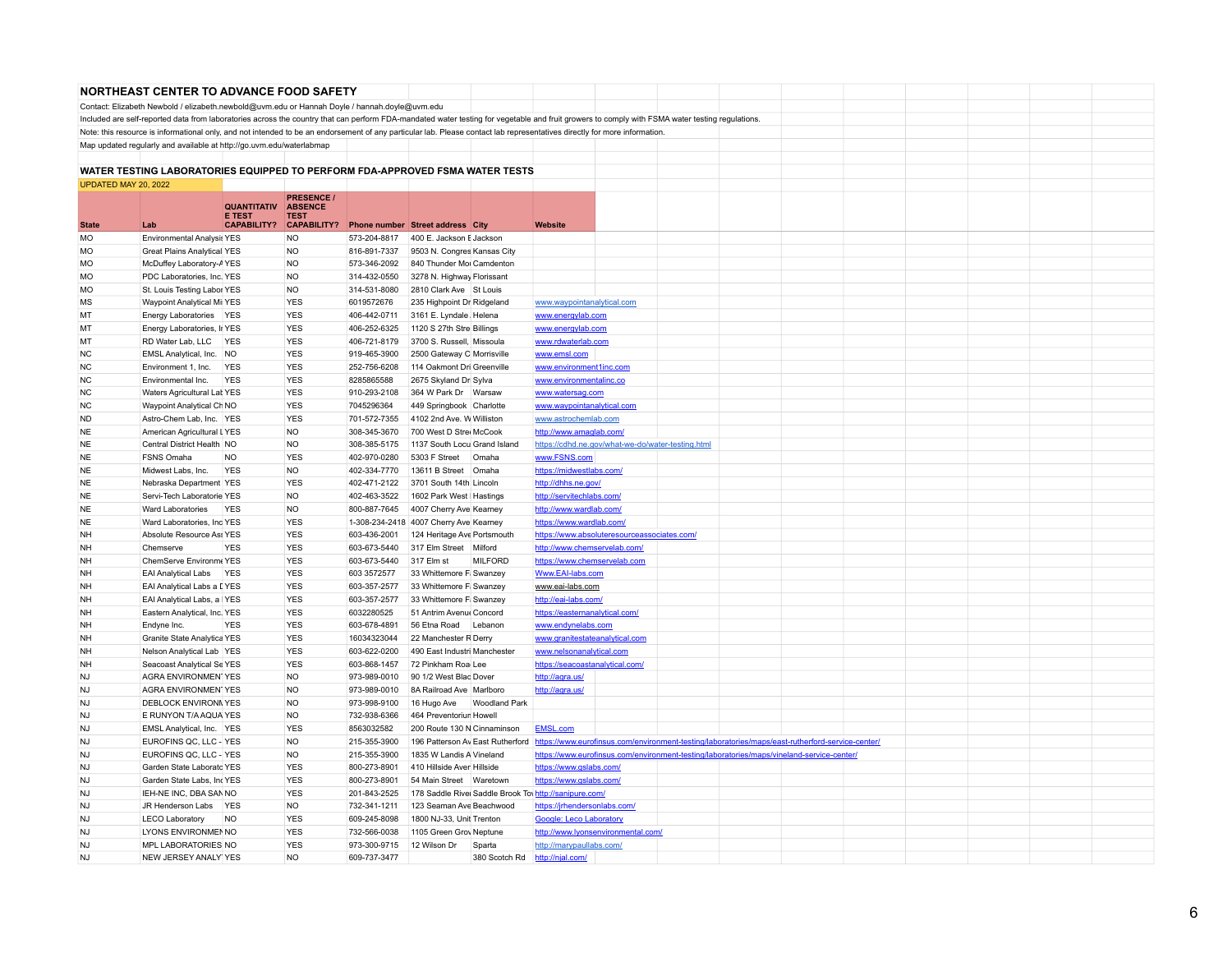|                      | <b>NORTHEAST CENTER TO ADVANCE FOOD SAFETY</b>                                                                                                                                                  |                                     |                                   |              |                                             |     |                                                                                                       |  |  |  |  |  |
|----------------------|-------------------------------------------------------------------------------------------------------------------------------------------------------------------------------------------------|-------------------------------------|-----------------------------------|--------------|---------------------------------------------|-----|-------------------------------------------------------------------------------------------------------|--|--|--|--|--|
|                      | Contact: Elizabeth Newbold / elizabeth.newbold@uvm.edu or Hannah Doyle / hannah.doyle@uvm.edu                                                                                                   |                                     |                                   |              |                                             |     |                                                                                                       |  |  |  |  |  |
|                      | Included are self-reported data from laboratories across the country that can perform FDA-mandated water testing for vegetable and fruit growers to comply with FSMA water testing regulations. |                                     |                                   |              |                                             |     |                                                                                                       |  |  |  |  |  |
|                      | Note: this resource is informational only, and not intended to be an endorsement of any particular lab. Please contact lab representatives directly for more information.                       |                                     |                                   |              |                                             |     |                                                                                                       |  |  |  |  |  |
|                      | Map updated regularly and available at http://go.uvm.edu/waterlabmap                                                                                                                            |                                     |                                   |              |                                             |     |                                                                                                       |  |  |  |  |  |
|                      |                                                                                                                                                                                                 |                                     |                                   |              |                                             |     |                                                                                                       |  |  |  |  |  |
|                      | WATER TESTING LABORATORIES EQUIPPED TO PERFORM FDA-APPROVED FSMA WATER TESTS                                                                                                                    |                                     |                                   |              |                                             |     |                                                                                                       |  |  |  |  |  |
| UPDATED MAY 20, 2022 |                                                                                                                                                                                                 |                                     |                                   |              |                                             |     |                                                                                                       |  |  |  |  |  |
|                      |                                                                                                                                                                                                 |                                     | <b>PRESENCE /</b>                 |              |                                             |     |                                                                                                       |  |  |  |  |  |
|                      |                                                                                                                                                                                                 | <b>QUANTITATIV</b>                  | <b>ABSENCE</b>                    |              |                                             |     |                                                                                                       |  |  |  |  |  |
| <b>State</b>         | 1 ab                                                                                                                                                                                            | <b>E TEST</b><br><b>CAPABILITY?</b> | <b>TEST</b><br><b>CAPABILITY?</b> |              | <b>Phone number Street address City</b>     |     | <b>Website</b>                                                                                        |  |  |  |  |  |
| NJ                   | NEW JERSEY CENTEYES                                                                                                                                                                             |                                     | <b>NO</b>                         | 973-655-3711 | Montclair State U Montclair                 |     | https://www.montclair.edu/water-science/                                                              |  |  |  |  |  |
| N <sub>1</sub>       | PRECISION ANALYTI(YES                                                                                                                                                                           |                                     | <b>NO</b>                         | 732-914-1515 | 2161 Whitesville Toms River                 |     | http://www.drinkingwatertesting.com/                                                                  |  |  |  |  |  |
| NJ                   | South JERSEY WATE YES                                                                                                                                                                           |                                     | <b>YES</b>                        | 8568753506   | 4077 South Blaci Williamstown               |     | https://www.sjwatertest.com/                                                                          |  |  |  |  |  |
| <b>NJ</b>            | Vineland Environmenta YES                                                                                                                                                                       |                                     | <b>YES</b>                        | 856-692-6800 | 782 S. Brewster   Vineland                  |     | https://www.vinelandlab.com/                                                                          |  |  |  |  |  |
| NM                   | IN DEPTH WATER YES                                                                                                                                                                              |                                     | <b>YES</b>                        | 505473797    | 28 Bisbee Ct Ste Santa Fe                   |     | bsnsantafe.com                                                                                        |  |  |  |  |  |
| <b>NV</b>            | <b>EFFEX Analytical Serv NO</b>                                                                                                                                                                 |                                     | <b>YES</b>                        | 7023671187   | 5965 Hariison Dr Las Vegas                  |     | effexlab.com                                                                                          |  |  |  |  |  |
| NV                   | Silver State Analytical IYES                                                                                                                                                                    |                                     | <b>YES</b>                        | 7028734478   | 3626 E. Sunset F Las Vegas                  |     | ssalabs.com                                                                                           |  |  |  |  |  |
| <b>NV</b>            | Silver State Analytical IYES                                                                                                                                                                    |                                     | <b>YES</b>                        | 775-857-2400 | 1135 Financial BI Reno                      |     | ssalabs.com                                                                                           |  |  |  |  |  |
| NY                   | ALS Environmental                                                                                                                                                                               | <b>NO</b>                           | <b>YES</b>                        | 5856222631   | 1565 Jefferson R Rochester                  |     | https://www.alsglobal.com/en-us/locations/americas/north-america/usa/new-york/rochester-environmental |  |  |  |  |  |
| <b>NY</b>            | <b>Biotrax Testing Laboral YES</b>                                                                                                                                                              |                                     | <b>YES</b>                        | 7163906049   | 3580 Harlem Ro: Cheektowaga                 |     | https://mybiotrax.com/                                                                                |  |  |  |  |  |
| <b>NY</b>            | Cattaraugus County Dr YES                                                                                                                                                                       |                                     | <b>NO</b>                         | 716-701-7317 | 1 Leo Moss Drive Olean                      |     | https://www.cattco.org/health/services/environmental/water-quality-testing/lab-services               |  |  |  |  |  |
| <b>NY</b>            | City of Glens Falls wat YES                                                                                                                                                                     |                                     | <b>YES</b>                        |              | 518-761-3850 x1 2 Shermantown I Glens Falls |     | http://www.cityofglensfalls.com/index.aspx?NID=107                                                    |  |  |  |  |  |
| <b>NY</b>            |                                                                                                                                                                                                 |                                     |                                   |              |                                             |     |                                                                                                       |  |  |  |  |  |
|                      | CNA Environmental                                                                                                                                                                               | <b>YES</b>                          | <b>YES</b>                        | 518-884-0800 | 27 Kent Street Ballston Spa                 |     | cnawater.com                                                                                          |  |  |  |  |  |
| <b>NY</b>            | CNA Environmental LL YES                                                                                                                                                                        |                                     | <b>YES</b>                        | 518-884-0800 | 27 Kent Street Ballston Spa                 |     | cnawater.com                                                                                          |  |  |  |  |  |
| <b>NY</b>            | Community Science In YES                                                                                                                                                                        |                                     | <b>NO</b>                         | 6072576606   | 283 Langmuir La Ithaca                      |     | http://www.communityscience.org/certified-lab/                                                        |  |  |  |  |  |
| NY                   | EMSL Analytical INC YES                                                                                                                                                                         |                                     | <b>YES</b>                        | 5169977251   | 528 Mineola Ave Carle Place                 |     | https://www.emsl.com/Locations.aspx?LaboratoryID=2                                                    |  |  |  |  |  |
| NY                   | EMSL Analytical, Inc. YES                                                                                                                                                                       |                                     | <b>YES</b>                        | 5169977251   | 528 Mineola Ave Carle PLace                 |     | https://www.emsl.com/                                                                                 |  |  |  |  |  |
| NY                   | Endyne, Inc.                                                                                                                                                                                    | <b>YES</b>                          | <b>YES</b>                        | 5185631720   | 315 New York Rc Plattsburgh                 |     | https://www.endynelabs.com/                                                                           |  |  |  |  |  |
| <b>NY</b>            | EnviroTest Laboratorie YES                                                                                                                                                                      |                                     | <b>YES</b>                        | 845-562-0890 | 315 Fullerton Ave Newburgh                  |     | http://www.envirotestlaboratories.com/                                                                |  |  |  |  |  |
| NY                   | <b>Envirotest Laboratories YES</b>                                                                                                                                                              |                                     | <b>YES</b>                        | 8455620890   | 315 Fullerton Ave Newburgh                  |     | envirotestlaboratories.com                                                                            |  |  |  |  |  |
| NY                   | Erie County Public Hea YES                                                                                                                                                                      |                                     | <b>NO</b>                         | 716-898-6118 | 503 Kensington / Buffalo                    |     | http://www2.erie.gov/health/index.php?q=service-community                                             |  |  |  |  |  |
| NY                   | JH Consulting Group, IYES                                                                                                                                                                       |                                     | <b>YES</b>                        | 518-785-9839 | 15 Lynnwood Dri Loudonville, NY             |     |                                                                                                       |  |  |  |  |  |
| <b>NY</b>            | Life Science Laborator YES                                                                                                                                                                      |                                     | <b>YES</b>                        | 585-213-4090 | 16 N Main St. Wayland                       |     | http://www.lsl-inc.com/                                                                               |  |  |  |  |  |
| <b>NY</b>            | Life Science Laborator YES                                                                                                                                                                      |                                     | <b>YES</b>                        | 315-445-1105 | 5854 Butternut D East Syracuse              |     | http://www.lsl-inc.com/                                                                               |  |  |  |  |  |
| NY                   | Life Science Laborator YES                                                                                                                                                                      |                                     | <b>YES</b>                        | 315-388-4476 | 131 St. Lawrence Waddington                 |     | http://www.lsl-inc.com/                                                                               |  |  |  |  |  |
| NY                   | <b>OCL Analytical Service YES</b>                                                                                                                                                               |                                     | <b>YES</b>                        | 845-733-1557 | 35 Goshen Turn; Bloomingburg                |     | http://oclanalytical.com/                                                                             |  |  |  |  |  |
| <b>NY</b>            | St. Peter's Hospital En YES                                                                                                                                                                     |                                     | <b>YES</b>                        | 518-525-5479 | 19 Warehouse R Albany                       |     | https://www.sphp.com/laboratory-services-sph                                                          |  |  |  |  |  |
| <b>NY</b>            | Sullivan County Labs YES                                                                                                                                                                        |                                     | <b>YES</b>                        | 8457048151   | 86 Queen Mount Ferndale                     |     | https://www.sullivancountylabs.com/                                                                   |  |  |  |  |  |
| OH                   | <b>Biosolutions LLC</b>                                                                                                                                                                         | <b>YES</b>                          | <b>YES</b>                        | 14407082999  |                                             |     | 10180 Queens V CHAGRIN FALL (www.biosolutionslab.com                                                  |  |  |  |  |  |
| OH                   | Canton City Public Hea YES                                                                                                                                                                      |                                     | <b>YES</b>                        | 3304384671   | 420 Market Ave I Canton                     |     | http://www.cantonhealth.org/lab/                                                                      |  |  |  |  |  |
| OH                   | Cardinal Environmenta YES                                                                                                                                                                       |                                     | <b>YES</b>                        | 3307978844   | 2870 Salt Spring Youngstown                 |     |                                                                                                       |  |  |  |  |  |
| OH                   | CETEC Laboratory YES                                                                                                                                                                            |                                     | <b>YES</b>                        | 2163610517   |                                             |     | 19250 Bagley Rc Middleburg Heigl www.ceteclaboratory.com                                              |  |  |  |  |  |
| OH                   | CWM Environmental, I YES                                                                                                                                                                        |                                     | <b>YES</b>                        | 216-663-0808 | 4450 Johnston P Cleveland                   |     | https://www.cwmenvironmental.com/about-us                                                             |  |  |  |  |  |
| OH                   | Eastern Lab Services YES                                                                                                                                                                        |                                     | <b>YES</b>                        | 330-670-7920 | 1035 Medina Roi Medina                      |     | www.elslab.com                                                                                        |  |  |  |  |  |
| OH                   | <b>FSNS Columbus</b>                                                                                                                                                                            | <b>NO</b>                           | <b>YES</b>                        |              | 614-274-2070 x < 4130 Fisher Roa Columbus   |     | www.FSNS.com                                                                                          |  |  |  |  |  |
| OH                   | Geauga County Labor: YES                                                                                                                                                                        |                                     | <b>YES</b>                        | 4402791975   | 13335 Aquilla Rd Chardon                    |     | gcdwr.org                                                                                             |  |  |  |  |  |
| OH                   | Leetonia Laboratory YES                                                                                                                                                                         |                                     | <b>YES</b>                        | 3304278087   | 1 St. Peter Stree Leetonia                  |     | www.leetonia.org                                                                                      |  |  |  |  |  |
| OH                   | Microbac Laboratories YES                                                                                                                                                                       |                                     | <b>NO</b>                         | 740-373-4071 | 158 Starlite Drive Marietta                 |     | https://www.microbac.com/                                                                             |  |  |  |  |  |
| OH                   | Mobile Analytical Servi YES                                                                                                                                                                     |                                     | <b>YES</b>                        | 614-873-4654 | 7940 Memorial D Plain City                  |     | www.masilabs.com                                                                                      |  |  |  |  |  |
| OH                   | Perry Environmental Li YES                                                                                                                                                                      |                                     | <b>YES</b>                        | 7403437078   | 552 W. Broadway NEW LEXINGTON               |     |                                                                                                       |  |  |  |  |  |
| OK                   | City of Norman Labora YES                                                                                                                                                                       |                                     | <b>YES</b>                        | 405-321-2182 | 3000 E Robinsor Norman                      |     | www.normanok.gov                                                                                      |  |  |  |  |  |
| OK                   | Environmental Resourt YES                                                                                                                                                                       |                                     | <b>YES</b>                        | 580 332 8808 | 201 Arlington                               | Ada | ertlab.net                                                                                            |  |  |  |  |  |
| OK                   | <b>GREEN COUNTRY TEYES</b>                                                                                                                                                                      |                                     | <b>NO</b>                         | 800-324-5757 | 6825 East 38th Tulsa                        |     | www.greencountrytesting.com                                                                           |  |  |  |  |  |
| OK                   | Log10, LLC                                                                                                                                                                                      | <b>YES</b>                          | <b>YES</b>                        |              | 1-580-304-7953 2402 Sykes Blvd Ponca City   |     | www.log10.com                                                                                         |  |  |  |  |  |
| OK                   | Marsil Laboratories YES                                                                                                                                                                         |                                     | <b>YES</b>                        | 4059175517   | 3816 N Meridian Oklahoma City               |     | www.marsillab.com                                                                                     |  |  |  |  |  |
| $\bigcap K$          | Oklahoma Dept of Ag I YES                                                                                                                                                                       |                                     | <b>YES</b>                        | 4055225434   | 1800 N. Lincoln I Oklahoma City             |     | <b>Oklahoma Dept of Agriculture</b>                                                                   |  |  |  |  |  |
| OK                   | Oklahoma State Envirc YES                                                                                                                                                                       |                                     | <b>YES</b>                        | 405-702-1000 | 707 North Robins Oklahoma City              |     | https://www.deq.ok.gov/divisions/sels/                                                                |  |  |  |  |  |
| OK                   | Oklahoma Water Surve YES                                                                                                                                                                        |                                     | <b>YES</b>                        | 4053254135   | 201 Stephenson Norman                       |     | okh2o.org                                                                                             |  |  |  |  |  |
| OK                   | southern plains enviror YES                                                                                                                                                                     |                                     | <b>YES</b>                        | 580-280-2626 | 704 sw 11th stree lawton                    |     | none - facebook site southern plains environmental laboratory                                         |  |  |  |  |  |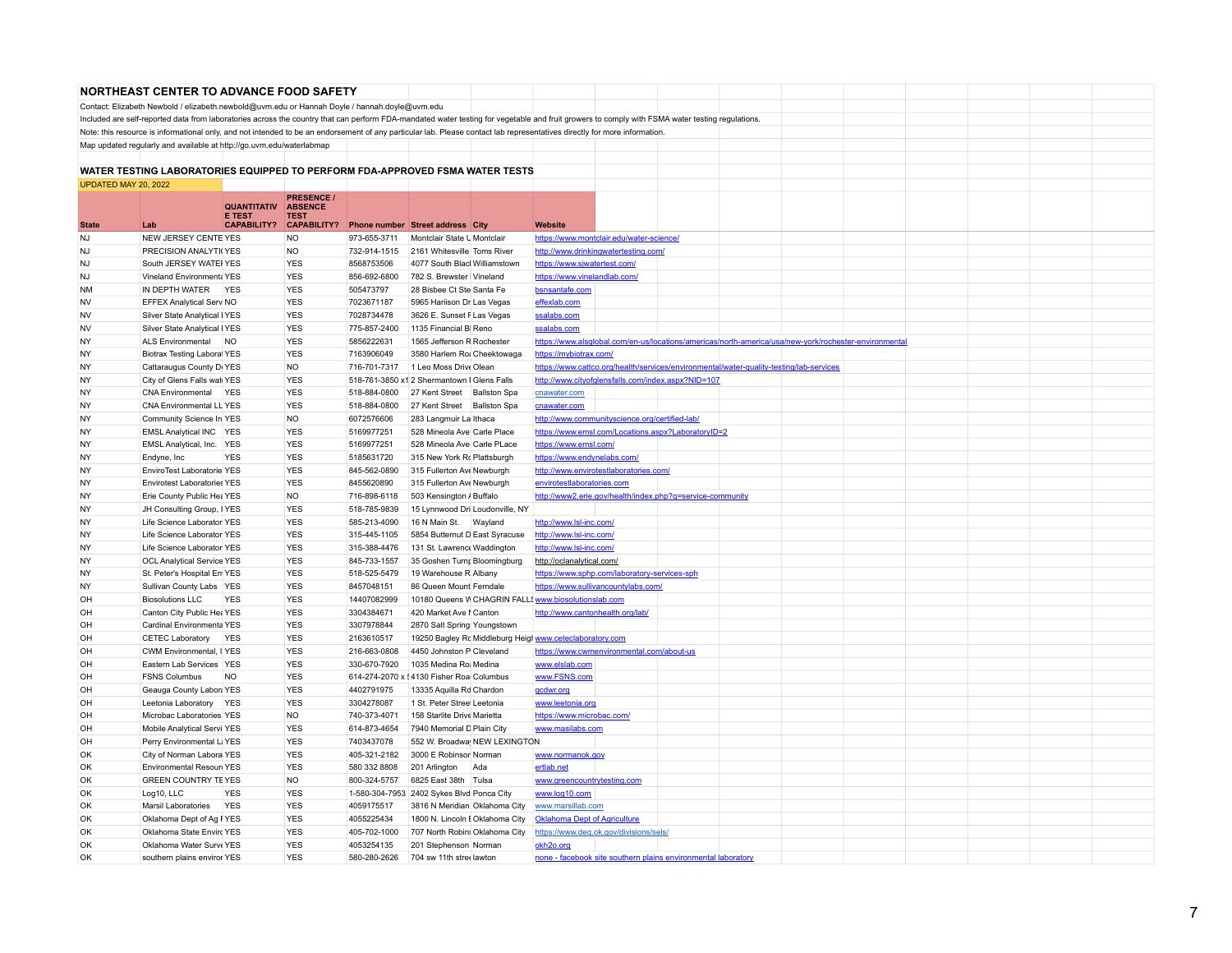|                      | <b>NORTHEAST CENTER TO ADVANCE FOOD SAFETY</b>                                                                                                                                                  |                              |                               |                            |                                                                                      |                    |                                                                  |  |  |  |  |
|----------------------|-------------------------------------------------------------------------------------------------------------------------------------------------------------------------------------------------|------------------------------|-------------------------------|----------------------------|--------------------------------------------------------------------------------------|--------------------|------------------------------------------------------------------|--|--|--|--|
|                      | Contact: Elizabeth Newbold / elizabeth.newbold@uvm.edu or Hannah Doyle / hannah.doyle@uvm.edu                                                                                                   |                              |                               |                            |                                                                                      |                    |                                                                  |  |  |  |  |
|                      | Included are self-reported data from laboratories across the country that can perform FDA-mandated water testing for vegetable and fruit growers to comply with FSMA water testing regulations. |                              |                               |                            |                                                                                      |                    |                                                                  |  |  |  |  |
|                      | Note: this resource is informational only, and not intended to be an endorsement of any particular lab. Please contact lab representatives directly for more information.                       |                              |                               |                            |                                                                                      |                    |                                                                  |  |  |  |  |
|                      | Map updated regularly and available at http://go.uvm.edu/waterlabmap                                                                                                                            |                              |                               |                            |                                                                                      |                    |                                                                  |  |  |  |  |
|                      |                                                                                                                                                                                                 |                              |                               |                            |                                                                                      |                    |                                                                  |  |  |  |  |
|                      | WATER TESTING LABORATORIES EQUIPPED TO PERFORM FDA-APPROVED FSMA WATER TESTS                                                                                                                    |                              |                               |                            |                                                                                      |                    |                                                                  |  |  |  |  |
| UPDATED MAY 20, 2022 |                                                                                                                                                                                                 |                              |                               |                            |                                                                                      |                    |                                                                  |  |  |  |  |
|                      |                                                                                                                                                                                                 |                              | <b>PRESENCE /</b>             |                            |                                                                                      |                    |                                                                  |  |  |  |  |
|                      |                                                                                                                                                                                                 | <b>QUANTITATIV</b><br>E TEST | <b>ABSENCE</b><br><b>TEST</b> |                            |                                                                                      |                    |                                                                  |  |  |  |  |
| <b>State</b>         | Lab                                                                                                                                                                                             | <b>CAPABILITY?</b>           | <b>CAPABILITY?</b>            |                            | Phone number Street address City                                                     |                    | Website                                                          |  |  |  |  |
| OK                   | Tulsa City County Heal YES                                                                                                                                                                      |                              | <b>YES</b>                    | 918-595-4200               | 5051 S 129th E / Tulsa                                                               |                    | tulsa-health.org                                                 |  |  |  |  |
| <b>OR</b>            | Alexan Analytical Labo YES                                                                                                                                                                      |                              | <b>YES</b>                    |                            | (503) 639-9311 13035 SW Pacifi Tigard                                                |                    | http://alexinlabs.com                                            |  |  |  |  |
| OR                   | Analytical Laboratory CYES                                                                                                                                                                      |                              | <b>YES</b>                    |                            | (541) 485-8404 361 W 5th Ave Eugene                                                  |                    | https://www.analyticallabgroup.com                               |  |  |  |  |
| <b>OR</b>            | Apex Laboratories LLC YES                                                                                                                                                                       |                              | <b>NO</b>                     |                            | (503) 718-2323 6700 SW Sandbi Tigard                                                 |                    | http://apex-labs.com                                             |  |  |  |  |
| OR                   | Box R Water Analysis I YES                                                                                                                                                                      |                              | <b>YES</b>                    |                            | (541) 447-4911 567 NW Second Prineville                                              |                    | https://boxrwaterlab.weebly.com                                  |  |  |  |  |
| <b>OR</b>            | City of The Dalles Wate YES                                                                                                                                                                     |                              | <b>YES</b>                    |                            | (541) 298-2248 x 6780 Reservoir F The Dalles                                         |                    | http://thedalles.org/water.htm                                   |  |  |  |  |
| <b>OR</b>            | Columbia Laboratories YES                                                                                                                                                                       |                              | <b>YES</b>                    |                            | (503) 254-1794 12423 NE Whital Portland                                              |                    | https://columbialaboratories.com/contact/                        |  |  |  |  |
| <b>OR</b>            | Edge Analytical, Inc - EYES                                                                                                                                                                     |                              | <b>YES</b>                    |                            | (541) 639-8425 20332 Empire Av Bend                                                  |                    | https://www.edgeanalytical.com                                   |  |  |  |  |
| <b>OR</b>            | Edge Analytical, Inc. - (YES                                                                                                                                                                    |                              | <b>YES</b>                    |                            | (541) 753-4946 1100 NE Circle B Corvallis                                            |                    | https://www.edgeanalytical.com                                   |  |  |  |  |
| <b>OR</b>            | Edge Analytical, Inc. - IYES                                                                                                                                                                    |                              | <b>YES</b>                    |                            | (503) 682-7802 9150 SW. Pionee Wilsonville                                           |                    | https://www.edgeanalytical.com                                   |  |  |  |  |
| <b>OR</b>            | Grants Pass Water Lat YES                                                                                                                                                                       |                              | <b>YES</b>                    |                            | (541) 476-0733 964 SE "M" Stree Grants Pass                                          |                    | http://gpwaterlab.com                                            |  |  |  |  |
| 0R                   | Matrix Sciences Intern; YES                                                                                                                                                                     |                              | <b>YES</b>                    |                            | (541) 922-6435 c 1300 6th St, Suit Umatilla                                          |                    | http://www.kuotestinglabs.com                                    |  |  |  |  |
| OR.                  | McCowan Clinical Labi YES                                                                                                                                                                       |                              | <b>YES</b>                    | 5412677853                 | 178 W Commerc Coos Bay                                                               |                    |                                                                  |  |  |  |  |
| <b>OR</b>            | McCowan Medical Lab YES                                                                                                                                                                         |                              | <b>YES</b>                    |                            | (541) 267-7853 178 W Commerc Coos Bay                                                |                    | http://www.mccowanlab.com                                        |  |  |  |  |
| <b>OR</b>            | Neilson Research Corr YES                                                                                                                                                                       |                              | <b>YES</b>                    |                            | (541) 770-5678 245 South Grape Medford                                               |                    | http://nrclabs.com                                               |  |  |  |  |
| <b>OR</b>            | Neilson Research Corr YES                                                                                                                                                                       |                              | <b>YES</b><br><b>YES</b>      | (541) 770-5678 400 SE G St |                                                                                      | <b>Grants Pass</b> | http://nrclabs.com                                               |  |  |  |  |
| 0R<br><b>OR</b>      | OMIC USA Inc                                                                                                                                                                                    | <b>NO</b>                    | <b>YES</b>                    |                            | (503) 223-1497 3344 NW Industr Portland                                              |                    | https://omicusa.com                                              |  |  |  |  |
| OR                   | Oregon State Universit YES<br>Purity Laboratories, IncNO                                                                                                                                        |                              | <b>NO</b>                     |                            | (541) 737-6825 3051 SW Campu Corvallis<br>(503) 297-3636 17387 63rd Aven Lake Oswego |                    | http://blogs.oregonstate.edu/waitecusiclab/lab-services/         |  |  |  |  |
| <b>OR</b>            | <b>Specialty Analytical</b>                                                                                                                                                                     | <b>YES</b>                   | <b>YES</b>                    |                            | (503) 607-1331 9011 SE Jannser Clackamas                                             |                    | https://www.puritylabsinc.com<br>https://specialtyanalytical.com |  |  |  |  |
| <b>OR</b>            | Specialty Analytical Inc YES                                                                                                                                                                    |                              | <b>NO</b>                     | 503-607-1331               | 9011 SE Jannser Clackamas                                                            |                    | www.specialtyanalytical.com                                      |  |  |  |  |
| OR                   | Spring Street Analytica NO                                                                                                                                                                      |                              | <b>YES</b>                    |                            | (541) 882-6286 350 S. Spring Str Klamath Falls                                       |                    | http://www.springstreetanalytical.com                            |  |  |  |  |
| <b>OR</b>            | Umpqua Research Col YES                                                                                                                                                                         |                              | <b>YES</b>                    |                            | (541) 312-9454 738 SE Glenwoo Bend                                                   |                    | http://www.umpquaresearch.com                                    |  |  |  |  |
| OR                   | Umpqua Research Cor YES                                                                                                                                                                         |                              | <b>YES</b>                    |                            | (541) 863-5201 626 NE Division Myrtle Creek                                          |                    | http://www.umpquaresearch.com                                    |  |  |  |  |
| 0 <sub>R</sub>       | Umpqua Research Col YES                                                                                                                                                                         |                              | <b>YES</b>                    |                            | (541) 276-0385 419 SW 5th Stree Pendleton                                            |                    | http://www.umpquaresearch.com                                    |  |  |  |  |
| 0 <sub>R</sub>       | Water Lab Corp.                                                                                                                                                                                 | <b>YES</b>                   | <b>NO</b>                     |                            | (503) 363-0473 2603 12th St. SE Salem                                                |                    | https://www.waterlabcorp.com                                     |  |  |  |  |
| <b>OR</b>            | Waterlab Corp.                                                                                                                                                                                  | <b>YES</b>                   | <b>YES</b>                    | 5033630743                 | 2603 12th St. SE Salem                                                               |                    | waterlabcorp.com                                                 |  |  |  |  |
| PA                   | A. E. Kirby Memorial HYES                                                                                                                                                                       |                              | <b>YES</b>                    | 570-823-5450               | 71 North Franklir Wilkes-Barre                                                       |                    | http://kirbyhealthcenter.org/                                    |  |  |  |  |
| PA                   | ABE Laboratories LLC NO                                                                                                                                                                         |                              | <b>YES</b>                    | 610-837-7721               | 7596B Beth Bath Bath                                                                 |                    | ABE-LABS.com                                                     |  |  |  |  |
| PA                   | ABE Laboratories LLC YES                                                                                                                                                                        |                              | <b>NO</b>                     | 6108377721                 | 7596 Beth-Bath I Bath                                                                |                    | https://abe-labs.com/                                            |  |  |  |  |
| PA                   | <b>Agricultural Analytical SYES</b>                                                                                                                                                             |                              | <b>YES</b>                    | 8148630841                 | <b>Tower Road</b>                                                                    | University Park    | https://aqsci.psu.edu/aasl                                       |  |  |  |  |
| PA                   | Analytical Laboratories YES                                                                                                                                                                     |                              | <b>NO</b>                     | 2157236466                 | 4208 Bethlehem telford                                                               |                    | http://analab.com/                                               |  |  |  |  |
| PA                   | Analytical Services, IncYES                                                                                                                                                                     |                              | <b>YES</b>                    | 8142658749                 | 51 ProChem Tec Brockway                                                              |                    | https://www.asibrockway.com/                                     |  |  |  |  |
| PA                   | Brandywine Science C YES                                                                                                                                                                        |                              | <b>YES</b>                    | 610-444-9850               | 204 Line Rd                                                                          | Kennett Sq         | http://www.bsclab.com/                                           |  |  |  |  |
| PA                   | Chambersburg Boroug YES                                                                                                                                                                         |                              | <b>YES</b>                    | 717-352-7450               | 7659 Lincoln Wa Fayetteville                                                         |                    | http://www.borough.chambersburg.pa.us/waste_water/index.php      |  |  |  |  |
| PA                   | CWM Environmental Ir YES                                                                                                                                                                        |                              | <b>YES</b>                    | 7245251718                 | 101 Parkview Dri Kittanning                                                          |                    | https://www.cwmenvironmental.com/                                |  |  |  |  |
| PA                   | Eagle Laboratory                                                                                                                                                                                | <b>NO</b>                    | <b>YES</b>                    | 2156726088                 | 356 Dresher Roa Horsham                                                              |                    | https://eagleanalytical.com/                                     |  |  |  |  |
| PA                   | <b>Environmental Service YES</b>                                                                                                                                                                |                              | <b>NO</b>                     | 724-463-8378               | 1803 Philadelphi: Indiana                                                            |                    | http://environmentalservicelab.com/                              |  |  |  |  |
| PA                   | Fairway Laboratories, IYES                                                                                                                                                                      |                              | <b>NO</b>                     | 814-946-4306               | 2019 9th Ave                                                                         | Altoona            | http://www.fairwaylaboratories.com/                              |  |  |  |  |
| PA                   | Franklin Analytical, Inc. YES                                                                                                                                                                   |                              | <b>YES</b>                    | (717) 263-9970             | 419 Limekiln Driv Chambersburg                                                       |                    | https://www.franklinanalytical.com/                              |  |  |  |  |
| PA                   | <b>FSNS Allentown</b>                                                                                                                                                                           | <b>NO</b>                    | <b>YES</b>                    | 610.295.0210               | 7020 Snowdrift R Allentown                                                           |                    | www.FSNS.com                                                     |  |  |  |  |
| PA<br>PA             | Kevco Services, Inc. YES<br>M.J. Reider Associates YES                                                                                                                                          |                              | <b>NO</b><br><b>YES</b>       | 724-586-6343<br>6103745129 | 890 Pittsburgh R Butler                                                              |                    | https://kevcolabs.com/                                           |  |  |  |  |
| PA                   |                                                                                                                                                                                                 |                              | <b>NO</b>                     | 8148336262                 | 107 Angelica Stre Reading                                                            |                    | https://www.mjreider.com/                                        |  |  |  |  |
| PA                   | Presque Isle Cultures YES<br>Prosser Laboratories YES                                                                                                                                           |                              | <b>NO</b>                     | 5706292981                 | 3804 West Lake Erie<br>104 CHIPPERFII EFFORT                                         |                    | http://www.picultures.com/                                       |  |  |  |  |
| PA                   | Waypoint Analytical PA YES                                                                                                                                                                      |                              | <b>YES</b>                    | 7176569326                 | 280 Newport Rd Leola                                                                 |                    | https://www.prosserlabs.com/                                     |  |  |  |  |
| RI                   | <b>BAL Laboratory</b>                                                                                                                                                                           | <b>YES</b>                   | <b>NO</b>                     | 401-785-0241               | 185 Frances Ave Cranston                                                             |                    | www.waypointanalytical.com<br>http://www.ballaboratory.com/      |  |  |  |  |
| RI                   | New England Testing LYES                                                                                                                                                                        |                              | <b>YES</b>                    | 4013533422                 |                                                                                      |                    | 59 GREENHILL (WEST WARWICI http://newenglandtesting.com/         |  |  |  |  |
| RI                   | R.I. Analytical                                                                                                                                                                                 | <b>YES</b>                   | <b>YES</b>                    | 401-737-8500               | 41 Illinois Avenue Warwick                                                           |                    | rianalytical.com                                                 |  |  |  |  |
|                      |                                                                                                                                                                                                 |                              |                               |                            |                                                                                      |                    |                                                                  |  |  |  |  |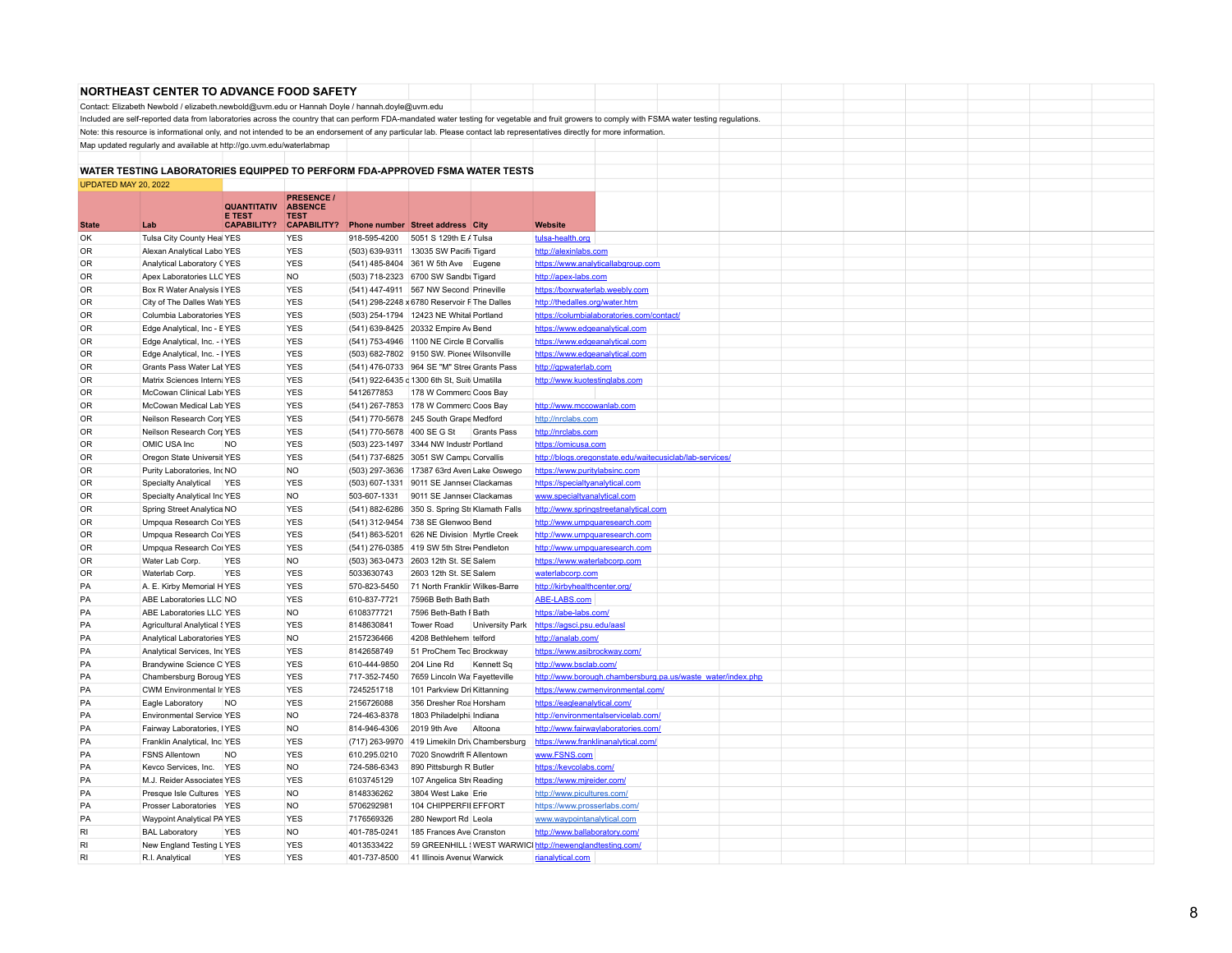|                      | <b>NORTHEAST CENTER TO ADVANCE FOOD SAFETY</b>                                                |                    |                    |                            |                                                                              |                                                                                                                                                                                                 |  |
|----------------------|-----------------------------------------------------------------------------------------------|--------------------|--------------------|----------------------------|------------------------------------------------------------------------------|-------------------------------------------------------------------------------------------------------------------------------------------------------------------------------------------------|--|
|                      | Contact: Elizabeth Newbold / elizabeth.newbold@uvm.edu or Hannah Doyle / hannah.doyle@uvm.edu |                    |                    |                            |                                                                              |                                                                                                                                                                                                 |  |
|                      |                                                                                               |                    |                    |                            |                                                                              | Included are self-reported data from laboratories across the country that can perform FDA-mandated water testing for vegetable and fruit growers to comply with FSMA water testing regulations. |  |
|                      |                                                                                               |                    |                    |                            |                                                                              | Note: this resource is informational only, and not intended to be an endorsement of any particular lab. Please contact lab representatives directly for more information.                       |  |
|                      | Map updated regularly and available at http://go.uvm.edu/waterlabmap                          |                    |                    |                            |                                                                              |                                                                                                                                                                                                 |  |
|                      |                                                                                               |                    |                    |                            |                                                                              |                                                                                                                                                                                                 |  |
|                      |                                                                                               |                    |                    |                            | WATER TESTING LABORATORIES EQUIPPED TO PERFORM FDA-APPROVED FSMA WATER TESTS |                                                                                                                                                                                                 |  |
| UPDATED MAY 20, 2022 |                                                                                               |                    |                    |                            |                                                                              |                                                                                                                                                                                                 |  |
|                      |                                                                                               |                    | <b>PRESENCE /</b>  |                            |                                                                              |                                                                                                                                                                                                 |  |
|                      |                                                                                               | <b>QUANTITATIV</b> | <b>ABSENCE</b>     |                            |                                                                              |                                                                                                                                                                                                 |  |
|                      |                                                                                               | <b>E TEST</b>      | TEST               |                            |                                                                              |                                                                                                                                                                                                 |  |
| <b>State</b>         | Lab                                                                                           | <b>CAPABILITY?</b> | <b>CAPABILITY?</b> |                            | Phone number Street address City                                             | <b>Website</b>                                                                                                                                                                                  |  |
| RI                   | R.I. Analytical Laboratc YES                                                                  |                    | <b>YES</b>         |                            | 800-937-2580 X141 Illinois Avenue Warwick                                    | http://www.rianalytical.com/pages/cfHome.cfm                                                                                                                                                    |  |
| <b>SC</b>            | Access Analytical, Inc. YES                                                                   |                    | <b>YES</b>         | 803-781-4243               | 15 Thames Valle Irmo                                                         | www.axs-inc.com                                                                                                                                                                                 |  |
| <b>SC</b>            | <b>Aquatic Analytics</b>                                                                      | <b>YES</b>         | <b>YES</b>         | 843-471-1933               | 1180 Drop Off Dr Summerville                                                 | www.aquaticanalytics.com                                                                                                                                                                        |  |
| <b>SC</b>            | Data Resources Inc YES                                                                        |                    | <b>YES</b>         | 8035610331                 | 1410 Saint Andre Columbia                                                    | Drinc.us                                                                                                                                                                                        |  |
| SD                   | Mid Continent Testing   YES                                                                   |                    | <b>YES</b>         | 605-348-0111               | 2381 S Plaza Dr Rapid City                                                   | www.TheChemistryLab.com                                                                                                                                                                         |  |
| TN                   | Water Center Lab at TI YES                                                                    |                    | <b>YES</b>         | 931-372-3538               | 1020 Stadium Dr Cookeville                                                   | https://www.tntech.edu/research/centersandfacilities/wrc/lab/index.php                                                                                                                          |  |
| TN                   | Waypoint Analytical JT YES                                                                    |                    | <b>YES</b>         | 731-423-5330               | 2269 Dr. F. E. Wr Jackson                                                    | waypointanalytical.com                                                                                                                                                                          |  |
| <b>TN</b>            | Waypoint Analytical Tei YES                                                                   |                    | <b>NO</b>          | 901-213-2400               | 2790 Whitten Rd Memphis                                                      | http://waypointanalytical.com/                                                                                                                                                                  |  |
| TX                   | A & L Plains Agricultura YES                                                                  |                    | <b>NO</b>          | (806) 763-4278 302 34th St | Lubbock                                                                      | http://al-labs-plains.com/                                                                                                                                                                      |  |
| <b>TX</b>            | A&B Environmental Se YES                                                                      |                    | <b>NO</b>          |                            | (713) 453-6060 10100 East Free Houston                                       | http://ablabs.com/                                                                                                                                                                              |  |
| <b>TX</b>            | Advanced Analysis, IncYES                                                                     |                    | <b>NO</b>          |                            | (806) 796-2805 3407 Clovis Roa Lubbock                                       | http://www.aainc.biz/                                                                                                                                                                           |  |
| TX                   | Advanced Analytical La YES                                                                    |                    | <b>NO</b>          |                            | (903) 561-8630 15040 State High Whitehouse                                   | http://advancedanalyticallabs.com/                                                                                                                                                              |  |
| TX                   | Alamo Analytical Labor YES                                                                    |                    | <b>NO</b>          |                            | (210) 340-8121 10526 Gulfdale S San Antonio                                  | http://www.alamoanalytical.com/                                                                                                                                                                 |  |
| <b>TX</b>            | Ana-Lab Corporation YES                                                                       |                    | <b>NO</b>          |                            | (713) 882-4654 4141 Directors R Houston                                      | https://www.ana-lab.com                                                                                                                                                                         |  |
| <b>TX</b>            | Ana-Lab Corporation YES                                                                       |                    | <b>NO</b>          |                            | (903) 984-0551 2600 Dudley Roa Kilgore                                       | https://www.ana-lab.com                                                                                                                                                                         |  |
| TX                   | AnalySys Laboratories YES                                                                     |                    | <b>NO</b>          |                            | (512) 3855886 3512 Montopolis Austin                                         | https://www.analysysinc.com/                                                                                                                                                                    |  |
| <b>TX</b>            | Analytical Environment YES                                                                    |                    | NO                 |                            | (903) 509-8700 8310 South Broa Tylor                                         | http://www.aeltyler.com/                                                                                                                                                                        |  |
| <b>TX</b>            | Angelina and Neches FYES                                                                      |                    | <b>NO</b>          |                            | (936) 633-7550 2901 N John Rec Lufkin                                        | https://www.anra.org/                                                                                                                                                                           |  |
| <b>TX</b>            | Aqua Water Supply Co YES                                                                      |                    | <b>NO</b>          |                            | (512) 303-3943 415 Old Austin H Bastrop                                      | http://www.aquawsc.com/                                                                                                                                                                         |  |
| <b>TX</b>            | Aqua-Tech Laboratorie YES                                                                     |                    | <b>NO</b>          |                            | (512) 301-9559 7500 Highway 71 Austin                                        | http://aqua-techlabs.com/                                                                                                                                                                       |  |
| <b>TX</b>            | Aqua-Tech Laboratorie YES                                                                     |                    | <b>NO</b>          |                            | (979) 778-3707 635 Phil Gramm Bryan                                          | http://aqua-techlabs.com/                                                                                                                                                                       |  |
| <b>TX</b>            | Aqua-Tech Laboratorie YES                                                                     |                    | <b>YES</b>         | 9797783707                 | 635 Phil Gramm Bryan                                                         | aqua-techlabs.com                                                                                                                                                                               |  |
| <b>TX</b>            | AquaKnow                                                                                      | <b>YES</b>         | N <sub>O</sub>     |                            | (877) 734-7661 4500 Mercantile   Fort Worth                                  | https://www.aquaknow.com/                                                                                                                                                                       |  |
| <b>TX</b>            | Armstrong Forensic La YES                                                                     |                    | <b>NO</b>          |                            | (817) 275-2691 330 Loch'n Gree Arlington                                     | http://www.aflab.com/                                                                                                                                                                           |  |
|                      | Arthur Temple College                                                                         |                    |                    |                            |                                                                              |                                                                                                                                                                                                 |  |
| <b>TX</b>            | Stephen F. Austin Stat YES                                                                    |                    | NO                 |                            | (936) 468-3301 419 East College Nacogdoches                                  | http://ag.sfasu.edu/index.php/idsa?id=25                                                                                                                                                        |  |
| TX                   | AWWA, Inc. (Analytical YES                                                                    |                    | <b>NO</b>          |                            | (903) 668-4133 695 Shady Lane Hallsville                                     |                                                                                                                                                                                                 |  |
| <b>TX</b>            | B Environmental, LLC YES                                                                      |                    | <b>NO</b>          |                            | (361) 572-8224 1606 East Brazo Victoria                                      | http://www.benvironmental.net/                                                                                                                                                                  |  |
| <b>TX</b>            | Bio-Chem Lab, Inc. YES                                                                        |                    | <b>NO</b>          |                            | (254) 829-8001 4751 Tokio Road West                                          | No website found.                                                                                                                                                                               |  |
| <b>TX</b>            | Chaparral Laboratories YES                                                                    |                    | <b>NO</b>          |                            | (936) 291-1881 861 State Highw: Huntsville                                   | https://chaparrallabs.com/                                                                                                                                                                      |  |
| <b>TX</b>            | Eastex Environmental   YES                                                                    |                    | NO                 |                            | (936) 569-8879 1119 South Unive Nacogdoches                                  | http://www.eastexlabs.com/                                                                                                                                                                      |  |
| <b>TX</b>            | Edwards Aquifer Rese; YES                                                                     |                    | <b>NO</b>          |                            | (512) 245-2329 220 East Sesson San Marcos                                    | http://www.eardc.txstate.edu/                                                                                                                                                                   |  |
| <b>TX</b>            | EMLab P&K, LLC                                                                                | <b>YES</b>         | <b>NO</b>          |                            | (281) 940-2580 10900 Brittmoore Houston                                      | https://www.emlab.com/                                                                                                                                                                          |  |
| <b>TX</b>            | EMSL Analytical, Inc- IYES                                                                    |                    | <b>NO</b>          |                            | (800) 220-3675 8700 Jameel Ro; Houston                                       | https://www.emsl.com/                                                                                                                                                                           |  |
| <b>TX</b>            | Envirodyne Laboratoric YES                                                                    |                    | <b>NO</b>          |                            | (281) 568-7880 11011 Brooklet D Houston                                      | http://envirodyne.com/                                                                                                                                                                          |  |
| <b>TX</b>            | <b>Environmental Chemis YES</b>                                                               |                    | <b>NO</b>          |                            | (713) 666-0020 2525 West Bellfo Houston                                      | http://www.envchem.com/                                                                                                                                                                         |  |
| <b>TX</b>            | <b>Environmental Laborat YES</b>                                                              |                    | <b>NO</b>          |                            | (873) 625-1272 3505 Montopolis Austin                                        | https://www.lcra.org/services/els/Pages/default.aspx                                                                                                                                            |  |
| <b>TX</b>            | <b>Environmental Monitor YES</b>                                                              |                    | NO                 |                            | (254) 582-2623 13260 South Hig Amarillo                                      | http://www.emlhillsboro.com/                                                                                                                                                                    |  |
| <b>TX</b>            | Food Safety Net Servic YES                                                                    |                    | <b>YES</b>         |                            | (806) 220-0449 333 N Nelson St, Amarillo                                     | http://fsns.com/                                                                                                                                                                                |  |
| <b>TX</b>            | Food Safety Net Servic NO                                                                     |                    | <b>YES</b>         |                            | (972) 602-2078 2545 114th St, Grand Prairie                                  | http://www.fsns.com/                                                                                                                                                                            |  |
| <b>TX</b>            | Food Safety Net Servic NO                                                                     |                    | <b>YES</b>         |                            | (210) 308-0675 199 W Rhapsody San Antonio                                    | http://fsns.com/                                                                                                                                                                                |  |
| <b>TX</b>            | FSNS - DFW                                                                                    | <b>NO</b>          | <b>YES</b>         |                            | 972-602-2078 x 12545 114th St. Grand Prairie                                 | www.FSNS.com                                                                                                                                                                                    |  |
| TX                   | <b>FSNS Amarillo</b>                                                                          | <b>NO</b>          | <b>YES</b>         | 2106686561                 | 311 Nelson St. Amarillo                                                      | www.FSNS.com                                                                                                                                                                                    |  |
| <b>TX</b>            | FSNS San Antonio                                                                              | <b>NO</b>          | <b>YES</b>         | 210-308-0675 x 1258 Turbo  | San Antonio                                                                  | www.FSNS.com                                                                                                                                                                                    |  |
| <b>TX</b>            | Guadalupe - Blanco Ri YES                                                                     |                    | <b>NO</b>          |                            | (830) 379-5822 933 East Court S Seguin                                       | https://www.gbra.org/lab/                                                                                                                                                                       |  |
| TX                   | Gulf Coast Waste Disp YES                                                                     |                    | <b>NO</b>          |                            | (281) 474-4111 10800 Bay Area   Pasadena                                     |                                                                                                                                                                                                 |  |
| TX                   | Integrity Testing, Inc. YES                                                                   |                    | <b>NO</b>          |                            | (512) 891-7777 8127 Mesa Drive Austin                                        | http://www.integritytestingaustin.com/                                                                                                                                                          |  |
| TX                   | Lower Colorado River, YES                                                                     |                    | <b>NO</b>          |                            | (512) 356-6022 3505 Montopolis Austin                                        | https://www.lcra.org/services/els/Pages/default.aspx                                                                                                                                            |  |
| <b>TX</b>            | Martin Water Labs                                                                             | <b>YES</b>         | <b>NO</b>          |                            | (432) 683-4521 709 W Indiana A Midland                                       | http://www.martinwaterlabs.com/                                                                                                                                                                 |  |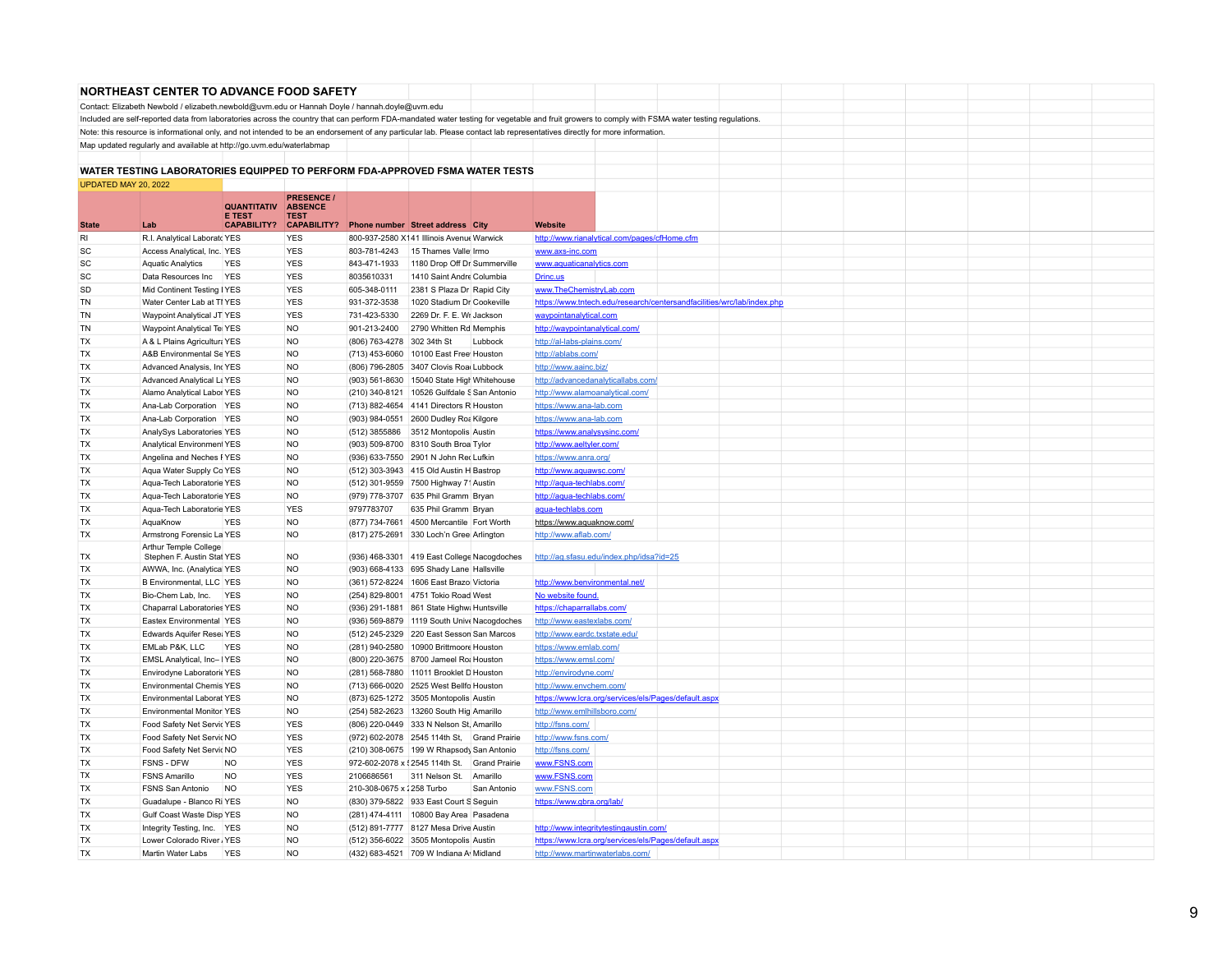|                      | <b>NORTHEAST CENTER TO ADVANCE FOOD SAFETY</b>                                                                                                                                                  |                                     |                               |                              |                                                                                          |                                                                   |                                                            |  |  |  |  |  |
|----------------------|-------------------------------------------------------------------------------------------------------------------------------------------------------------------------------------------------|-------------------------------------|-------------------------------|------------------------------|------------------------------------------------------------------------------------------|-------------------------------------------------------------------|------------------------------------------------------------|--|--|--|--|--|
|                      | Contact: Elizabeth Newbold / elizabeth.newbold@uvm.edu or Hannah Doyle / hannah.doyle@uvm.edu                                                                                                   |                                     |                               |                              |                                                                                          |                                                                   |                                                            |  |  |  |  |  |
|                      | Included are self-reported data from laboratories across the country that can perform FDA-mandated water testing for vegetable and fruit growers to comply with FSMA water testing regulations. |                                     |                               |                              |                                                                                          |                                                                   |                                                            |  |  |  |  |  |
|                      | Note: this resource is informational only, and not intended to be an endorsement of any particular lab. Please contact lab representatives directly for more information.                       |                                     |                               |                              |                                                                                          |                                                                   |                                                            |  |  |  |  |  |
|                      | Map updated regularly and available at http://go.uvm.edu/waterlabmap                                                                                                                            |                                     |                               |                              |                                                                                          |                                                                   |                                                            |  |  |  |  |  |
|                      |                                                                                                                                                                                                 |                                     |                               |                              |                                                                                          |                                                                   |                                                            |  |  |  |  |  |
|                      | WATER TESTING LABORATORIES EQUIPPED TO PERFORM FDA-APPROVED FSMA WATER TESTS                                                                                                                    |                                     |                               |                              |                                                                                          |                                                                   |                                                            |  |  |  |  |  |
| UPDATED MAY 20, 2022 |                                                                                                                                                                                                 |                                     |                               |                              |                                                                                          |                                                                   |                                                            |  |  |  |  |  |
|                      |                                                                                                                                                                                                 |                                     | <b>PRESENCE /</b>             |                              |                                                                                          |                                                                   |                                                            |  |  |  |  |  |
|                      |                                                                                                                                                                                                 | <b>QUANTITATIV</b><br><b>F TEST</b> | <b>ABSENCE</b><br><b>TEST</b> |                              |                                                                                          |                                                                   |                                                            |  |  |  |  |  |
| <b>State</b>         | Lab                                                                                                                                                                                             | <b>CAPABILITY?</b>                  | <b>CAPABILITY?</b>            |                              | Phone number Street address City                                                         |                                                                   | Website                                                    |  |  |  |  |  |
| TX                   | Microbiology Specialist YES                                                                                                                                                                     |                                     | <b>NO</b>                     |                              | (713) 663-6888 8911 Interchange Houston                                                  |                                                                   | http://www.microbiologyspecialists.com/                    |  |  |  |  |  |
| TX                   | North Water District La YES                                                                                                                                                                     |                                     | <b>NO</b>                     |                              |                                                                                          | (866)415-1819 8725 Fawn Trail The Woodlands http://www.nwdls.com/ |                                                            |  |  |  |  |  |
| TX                   | North Water District La YES                                                                                                                                                                     |                                     | <b>NO</b>                     |                              | (713) 977-1500 888 W. Sam Hou Houston                                                    |                                                                   | http://www.nwdls.com/                                      |  |  |  |  |  |
| TX                   | Nova Biologicals, Inc YES                                                                                                                                                                       |                                     | <b>NO</b>                     |                              | (936) 756-5333 1775 North Loop Conroe                                                    |                                                                   | https://www.novatx.com/                                    |  |  |  |  |  |
| <b>TX</b>            | Oxidor Laboratories, LIYES                                                                                                                                                                      |                                     | <b>NO</b>                     |                              | (972) 424-6422 1825 East Plano Plano                                                     |                                                                   | http://www.oxidor.com/                                     |  |  |  |  |  |
| <b>TX</b>            | Pace Analytical Service YES                                                                                                                                                                     |                                     | <b>NO</b>                     |                              | (817) 335-1186 2657 Gravel Driv Fort Worth                                               |                                                                   | https://www.pacelabs.com/                                  |  |  |  |  |  |
| <b>TX</b>            | Pace Analytical Service YES                                                                                                                                                                     |                                     | <b>NO</b>                     |                              | (972) 727-1123 400 West Bethar Allen                                                     |                                                                   | https://www.pacelabs.com/                                  |  |  |  |  |  |
| <b>TX</b>            | Pathfinder Environmen YES                                                                                                                                                                       |                                     | <b>NO</b>                     |                              | (979) 779-7680 2700 Finfeather   Bryan                                                   |                                                                   | www.pathfinderess.com                                      |  |  |  |  |  |
| <b>TX</b>            | Precision Petroleum La YES                                                                                                                                                                      |                                     | <b>NO</b>                     |                              | (713) 680-9425 5915 Star Lane Houston                                                    |                                                                   | http://precisionlabs.org/                                  |  |  |  |  |  |
| <b>TX</b>            | Red River Authority of YES                                                                                                                                                                      |                                     | <b>NO</b>                     |                              | (940) 723-1717 3000 Hammon R Wichita Falls                                               |                                                                   | http://www.ugra.org/                                       |  |  |  |  |  |
| <b>TX</b>            | Sabine River Authority YES                                                                                                                                                                      |                                     | <b>NO</b>                     |                              | (409) 746-3284 12777 State HW Orange                                                     |                                                                   | https://www.sratx.org/                                     |  |  |  |  |  |
| <b>TX</b>            | San Antonio Testing La YES                                                                                                                                                                      |                                     | <b>NO</b>                     |                              | (210) 229-9920 1610 South Lare San Antonio                                               |                                                                   | http://www.satestinglab.com/                               |  |  |  |  |  |
| <b>TX</b>            | San Antonio Water Sys YES                                                                                                                                                                       |                                     | <b>NO</b>                     |                              | (210) 233-3200 3610 Valley road San Antonio                                              |                                                                   |                                                            |  |  |  |  |  |
| <b>TX</b>            | Servi-Tech Laboratorie NO                                                                                                                                                                       |                                     | <b>YES</b>                    |                              | (806) 6770093 6921 Bell St, Am Amarillo                                                  |                                                                   | http://www.servitechlabs.com/                              |  |  |  |  |  |
| <b>TX</b>            | SGS Accutest Inc. - HrYES                                                                                                                                                                       |                                     | <b>NO</b>                     |                              | (713) 271-4700 10165 Harwin Dr Houston                                                   |                                                                   | http://www.accutest.com/                                   |  |  |  |  |  |
| <b>TX</b>            | SKG Engineering, LLC YES                                                                                                                                                                        |                                     | <b>NO</b>                     |                              | (325) 655-1288 1122 South Brya San Angelo                                                |                                                                   | http://www.skge.com/                                       |  |  |  |  |  |
| TX<br>TX             | Southwest Research Ir YES<br>TestAmerica Corpus C YES                                                                                                                                           |                                     | <b>NO</b><br><b>NO</b>        |                              | (210) 522-2169 6220 Culebra San Antonio<br>(361) 289-2673 1733 North Padr Corpus Christi |                                                                   | https://www.swri.org/                                      |  |  |  |  |  |
| <b>TX</b>            | Texas A&M University - YES                                                                                                                                                                      |                                     | <b>NO</b>                     |                              | (979) 845-5323 2610 F & B Road College Station                                           |                                                                   | http://www.testamericainc.com/<br>http://microbe.tamu.edu/ |  |  |  |  |  |
| TX                   | Texas Research Institu YES                                                                                                                                                                      |                                     | <b>NO</b>                     |                              | (936) 294-1902 2424 Sam Houst Huntsville                                                 |                                                                   | http://www.shsu.edu/dept/tries/                            |  |  |  |  |  |
| TX                   | Trace Analysis DBA Xe YES                                                                                                                                                                       |                                     | <b>NO</b>                     |                              | (806) 794-1296 6701 Aberdeen A Lubbock                                                   |                                                                   | http://www.traceanalysis.com/                              |  |  |  |  |  |
| TX                   | Trace Analysis El Paso YES                                                                                                                                                                      |                                     | <b>NO</b>                     |                              | (915) 585-3443 200 East Sunset El Paso                                                   |                                                                   | http://www.traceanalysis.com/                              |  |  |  |  |  |
| <b>TX</b>            | Trinity River Authority - YES                                                                                                                                                                   |                                     | <b>NO</b>                     |                              | (972) 263-2251 6500 West Single Dallas                                                   |                                                                   |                                                            |  |  |  |  |  |
| <b>TX</b>            | Trinity River Authority LYES                                                                                                                                                                    |                                     | <b>NO</b>                     |                              | (936) 365-2292 5170 South FM 1 Livingston                                                |                                                                   | http://www.trinityra.org/                                  |  |  |  |  |  |
| <b>TX</b>            | <b>TTI Environmental Lab YES</b>                                                                                                                                                                |                                     | <b>NO</b>                     |                              | (817) 861-5322 800 106th Street Arlington                                                |                                                                   | https://ttilabs.com/                                       |  |  |  |  |  |
| <b>TX</b>            | Upper Guadalupe Rive YES                                                                                                                                                                        |                                     | <b>NO</b>                     |                              | (830) 896-5445 125 Lehmann Dr Kerrville                                                  |                                                                   | http://www.ugra.org/                                       |  |  |  |  |  |
| <b>TX</b>            | Wallgren Environment YES                                                                                                                                                                        |                                     | <b>NO</b>                     |                              | (210) 340-0343 1532 Universal C Universal City                                           |                                                                   | https://pcslab.net/                                        |  |  |  |  |  |
| <b>TX</b>            | Water Utility Services, YES                                                                                                                                                                     |                                     | <b>NO</b>                     |                              | (281) 290-0704 21615 Rhodes R Spring                                                     |                                                                   | No website found                                           |  |  |  |  |  |
| <b>TX</b>            | Xenco Laboratoriy - Lu YES                                                                                                                                                                      |                                     | <b>NO</b>                     |                              | (806) 794-1296 6701 Aberdeen A Lubbock                                                   |                                                                   | http://xenco.com/                                          |  |  |  |  |  |
| <b>TX</b>            | Xenco Laboratory - Da YES                                                                                                                                                                       |                                     | <b>NO</b>                     |                              | (281) 240-4200 9701 Harry Hines Dallas                                                   |                                                                   | http://xenco.com/                                          |  |  |  |  |  |
| UT                   | <b>FSNS Utah</b>                                                                                                                                                                                | <b>NO</b>                           | <b>YES</b>                    | 888.525.9788                 | 410 N 200                                                                                | W. Hyrum                                                          | www.FSNS.com                                               |  |  |  |  |  |
| VA                   | Air, Water, & Soil Labol YES                                                                                                                                                                    |                                     | <b>YES</b>                    | 804-358-8295                 | 1941 Reymet Ro Richmond                                                                  |                                                                   | www.awslabs.com                                            |  |  |  |  |  |
| VA                   | Clear Creek Water Wo YES                                                                                                                                                                        |                                     | <b>NO</b>                     | 540-381-0768                 | 1075 W. Main Sti Christiansburg                                                          |                                                                   | www.clearcreekwaterworks.com                               |  |  |  |  |  |
| VA                   | Coastal Bioanalysts YES                                                                                                                                                                         |                                     | <b>NO</b>                     | 804-694-8285                 | 6400 Enterprise Gloucester                                                               |                                                                   | www.coastalbio.com                                         |  |  |  |  |  |
| VA                   | <b>EMS</b>                                                                                                                                                                                      | <b>YES</b>                          | <b>NO</b>                     | 276-228-6464                 | 2280 W. Ridge R Wytheville                                                               |                                                                   | www.emsinclab.com                                          |  |  |  |  |  |
| VA                   | EnviroCompliance Lab YES                                                                                                                                                                        |                                     | <b>NO</b>                     | 804-550-3971                 | 10357 Old Keeto Ashland                                                                  |                                                                   | www.envirocompliance.com                                   |  |  |  |  |  |
| VA                   | EnviroCompliance Lab YES                                                                                                                                                                        |                                     | <b>NO</b>                     | 804-550-3971                 | 52 Midvalley Lan Verona                                                                  |                                                                   | www.envirocompliance.com                                   |  |  |  |  |  |
| VA                   | Environmental System YES                                                                                                                                                                        |                                     | <b>NO</b>                     | 540-586-5413                 | 500 Stone Street Bedford                                                                 |                                                                   | www.ess-services.com                                       |  |  |  |  |  |
| VA                   | James R. Reed & Assc YES                                                                                                                                                                        |                                     | <b>NO</b>                     | 757-873-4703                 | 770 Pilot House I Newport News                                                           |                                                                   | www.jrreed.com                                             |  |  |  |  |  |
| VA                   | Jennings-Thompson Li YES                                                                                                                                                                        |                                     | <b>NO</b>                     | 757-425-1498                 | 1118 Cypress Av Virginia Beach                                                           |                                                                   | www.jenningslab.com                                        |  |  |  |  |  |
| VA                   | Joiner Micro Lab                                                                                                                                                                                | <b>YES</b>                          | <b>NO</b>                     | 540-347-7212                 | 77 W. Lee St. #2 Warrenton                                                               |                                                                   | www.joinermicrolab.com                                     |  |  |  |  |  |
| VA<br>VA             | LJT & Associates<br>Mid-Atlantic Laboratori YES                                                                                                                                                 | <b>YES</b>                          | <b>NO</b><br><b>YES</b>       | 757-824-1155<br>5408097046   | 34200 Fulton St. Wallops Island<br>1003 Mahone Sti Fredericksburg                        |                                                                   | www.midatlanticlab.com                                     |  |  |  |  |  |
|                      |                                                                                                                                                                                                 |                                     | <b>YES</b>                    |                              |                                                                                          |                                                                   |                                                            |  |  |  |  |  |
| VA<br>VA             | Mid-Atlantic Laboratori YES<br>Schneider Lab                                                                                                                                                    | <b>YES</b>                          | <b>NO</b>                     | 5408097046                   | 224 Main Street Port Royal                                                               |                                                                   | www.midatlanticlab.com                                     |  |  |  |  |  |
| VA                   | Universal Laboratories YES                                                                                                                                                                      |                                     | <b>YES</b>                    | 804-353-6778<br>757-865-0880 | 2512 W. Cary Str Richmond<br>20 Research Driv Hampton                                    |                                                                   | www.slabinc.com<br>www.universallaboratories.net           |  |  |  |  |  |
| <b>VA</b>            | VDACS Harrisonburg LYES                                                                                                                                                                         |                                     | <b>NO</b>                     | 540-209-9130                 | 261 Mount Clinto Harrisonburg                                                            |                                                                   |                                                            |  |  |  |  |  |
| <b>VA</b>            | VDACS Lynchburg Lat YES                                                                                                                                                                         |                                     | NO.                           | 434-200-9988                 | 4832 Tyreeanna Lynchburg                                                                 |                                                                   |                                                            |  |  |  |  |  |
| VA                   | <b>VDACS Warrenton Lat YES</b>                                                                                                                                                                  |                                     | <b>NO</b>                     | 540-316-6543                 | 272 Academy Hil Warrenton                                                                |                                                                   |                                                            |  |  |  |  |  |
|                      |                                                                                                                                                                                                 |                                     |                               |                              |                                                                                          |                                                                   |                                                            |  |  |  |  |  |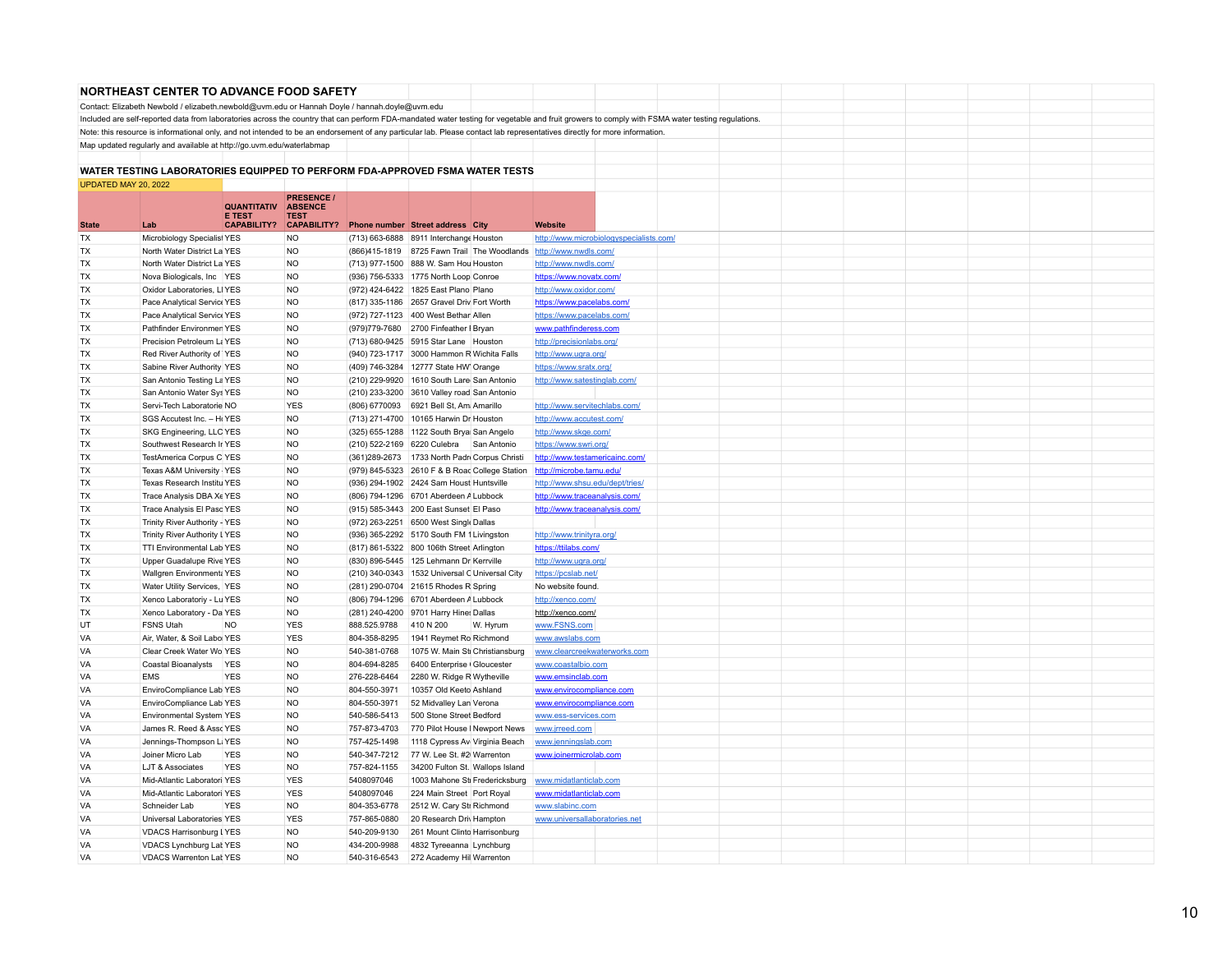|                        | <b>NORTHEAST CENTER TO ADVANCE FOOD SAFETY</b>                                                |                                     |                               |                             |                                                                                                                                                                                                 |                                                        |                                                           |                                                                                                          |  |  |  |
|------------------------|-----------------------------------------------------------------------------------------------|-------------------------------------|-------------------------------|-----------------------------|-------------------------------------------------------------------------------------------------------------------------------------------------------------------------------------------------|--------------------------------------------------------|-----------------------------------------------------------|----------------------------------------------------------------------------------------------------------|--|--|--|
|                        | Contact: Elizabeth Newbold / elizabeth.newbold@uvm.edu or Hannah Doyle / hannah.doyle@uvm.edu |                                     |                               |                             |                                                                                                                                                                                                 |                                                        |                                                           |                                                                                                          |  |  |  |
|                        |                                                                                               |                                     |                               |                             | Included are self-reported data from laboratories across the country that can perform FDA-mandated water testing for vegetable and fruit growers to comply with FSMA water testing regulations. |                                                        |                                                           |                                                                                                          |  |  |  |
|                        |                                                                                               |                                     |                               |                             | Note: this resource is informational only, and not intended to be an endorsement of any particular lab. Please contact lab representatives directly for more information.                       |                                                        |                                                           |                                                                                                          |  |  |  |
|                        | Map updated regularly and available at http://go.uvm.edu/waterlabmap                          |                                     |                               |                             |                                                                                                                                                                                                 |                                                        |                                                           |                                                                                                          |  |  |  |
|                        |                                                                                               |                                     |                               |                             |                                                                                                                                                                                                 |                                                        |                                                           |                                                                                                          |  |  |  |
|                        |                                                                                               |                                     |                               |                             | WATER TESTING LABORATORIES EQUIPPED TO PERFORM FDA-APPROVED FSMA WATER TESTS                                                                                                                    |                                                        |                                                           |                                                                                                          |  |  |  |
| UPDATED MAY 20, 2022   |                                                                                               |                                     |                               |                             |                                                                                                                                                                                                 |                                                        |                                                           |                                                                                                          |  |  |  |
|                        |                                                                                               |                                     | <b>PRESENCE /</b>             |                             |                                                                                                                                                                                                 |                                                        |                                                           |                                                                                                          |  |  |  |
|                        |                                                                                               | <b>QUANTITATIV</b><br><b>E TEST</b> | <b>ABSENCE</b><br><b>TEST</b> |                             |                                                                                                                                                                                                 |                                                        |                                                           |                                                                                                          |  |  |  |
| <b>State</b>           | Lab                                                                                           | <b>CAPABILITY?</b>                  | <b>CAPABILITY?</b>            |                             | Phone number Street address City                                                                                                                                                                | Website                                                |                                                           |                                                                                                          |  |  |  |
| VA                     | VDACS Wytheville Lab YES                                                                      |                                     | NO                            | 276-228-5501                | 250 Cassell Roa Wytheville                                                                                                                                                                      |                                                        |                                                           |                                                                                                          |  |  |  |
| VA                     | Water Testing Labs of <i>YES</i>                                                              |                                     | <b>YES</b>                    | 703-250-7711                | 9506 Wallingford Burke                                                                                                                                                                          |                                                        |                                                           |                                                                                                          |  |  |  |
| VT                     | Analytical Services, IncYES                                                                   |                                     | <b>YES</b>                    | 8028785138                  | 130 Allen Brook   Williston                                                                                                                                                                     | www.analyticalservices.com                             |                                                           |                                                                                                          |  |  |  |
| VT                     | Endyne Inc.                                                                                   | <b>YES</b>                          | <b>YES</b>                    | 18028794333                 | 160 James Brow Williston                                                                                                                                                                        | www.endynelabs.com                                     |                                                           |                                                                                                          |  |  |  |
| VT                     | ENDYNE INC. Willistoi YES                                                                     |                                     | <b>YES</b>                    | 802-879-4333                | 160 James Brow Williston                                                                                                                                                                        | https://www.endynelabs.com/                            |                                                           |                                                                                                          |  |  |  |
| VT                     | Moose River Environm YES                                                                      |                                     | NO                            |                             | 1-802-751-5982 951 US Route 2   St Johnsbury                                                                                                                                                    | http://mooseriverlab.com/                              |                                                           |                                                                                                          |  |  |  |
| VT                     | Vermont Agriculture an YES                                                                    |                                     | <b>YES</b>                    | 8025856073                  | 163 Admin Drive Randolph CTR                                                                                                                                                                    |                                                        |                                                           | https://agriculture.vermont.gov/vermont-agriculture-and-environmental-laboratory-vael                    |  |  |  |
| VT                     | Vermont Department o YES                                                                      |                                     | <b>YES</b>                    | 802-338-4724                | 359 S Park Dr<br>Colchester                                                                                                                                                                     |                                                        | https://www.healthvermont.gov/lab                         |                                                                                                          |  |  |  |
| <b>WA</b>              | AAA Laboratory                                                                                | <b>YES</b>                          | <b>YES</b>                    | 5099394175                  | 404 1st St<br>Cheney                                                                                                                                                                            |                                                        |                                                           |                                                                                                          |  |  |  |
| <b>WA</b>              | AmTest, Inc.                                                                                  | <b>YES</b>                          | <b>YES</b>                    | 425-885-1664                | 13600 NE 126th Kirkland                                                                                                                                                                         | www.amtestlab.com                                      |                                                           |                                                                                                          |  |  |  |
| <b>WA</b><br><b>WA</b> | Clallam County Enviror YES                                                                    |                                     | <b>YES</b><br><b>NO</b>       | 13604172334                 | 223 E. 4th St.<br>Port Angeles                                                                                                                                                                  |                                                        | http://www.clallam.net/HHS/EnvironmentalHealth/water.html |                                                                                                          |  |  |  |
|                        | Dragon Analytical Labc YES                                                                    |                                     | <b>YES</b>                    | 360-866-0543<br>13607700154 | 627 Durell Rd SE Tumwater                                                                                                                                                                       | DragonLaboratory.com                                   |                                                           |                                                                                                          |  |  |  |
| <b>WA</b><br><b>WA</b> | Edge Analytical - Bellin YES                                                                  |                                     | <b>YES</b>                    | 13607700154                 | 805 W Orchard [ Bellingham<br>1620 S Walnut S Burlington                                                                                                                                        | www.edgeanalytical.com                                 |                                                           |                                                                                                          |  |  |  |
| <b>WA</b>              | Edge Analytical, Inc. NO<br>Eurofins-Cascade Anal YES                                         |                                     | <b>YES</b>                    | 5096621888                  | 3019 GS Center Wenatchee                                                                                                                                                                        | www.edgeanalytical.com                                 |                                                           |                                                                                                          |  |  |  |
| <b>WA</b>              | Eurofins-Cascade Anal YES                                                                     |                                     | <b>YES</b>                    | 509-452-7707                | 1008 W Ahtanum Union Gap                                                                                                                                                                        | www.cascadeanalytical.com<br>www.cascadeanalytical.com |                                                           |                                                                                                          |  |  |  |
| <b>WA</b>              | Eurofins-Cascade Anal YES                                                                     |                                     | <b>YES</b>                    | 5096621888                  | 3019 GS Center Wenatchee                                                                                                                                                                        | www.cascadeanalytical.com                              |                                                           |                                                                                                          |  |  |  |
| <b>WA</b>              | Eurofins-Cascade Anal YES                                                                     |                                     | <b>YES</b>                    | 509542-7707                 | 1008 W Ahtanun Union Gap                                                                                                                                                                        | www.cascadeanalytical.com                              |                                                           |                                                                                                          |  |  |  |
| <b>WA</b>              | Everett Environmental YES                                                                     |                                     | <b>YES</b>                    | 425.257.8230                | 4027 4th St SE Everett                                                                                                                                                                          |                                                        | https://everettwa.gov/588/Sewer                           |                                                                                                          |  |  |  |
| <b>WA</b>              | Matrix Sciences Intern: YES                                                                   |                                     | <b>YES</b>                    | 5095473838                  | 1320 E Spokane Pasco                                                                                                                                                                            | www.matrixsciences.com                                 |                                                           |                                                                                                          |  |  |  |
| <b>WA</b>              | Walla Walla Regional VYES                                                                     |                                     | <b>YES</b>                    | 5095269287                  | 714 S COLLEGE COLLEGE PLACE                                                                                                                                                                     |                                                        |                                                           |                                                                                                          |  |  |  |
| <b>WA</b>              | Walla Walla Regional VYES                                                                     |                                     | <b>YES</b>                    | 509-526-9287                | 714 S College Av College Place                                                                                                                                                                  | www.wallawatr.com                                      |                                                           |                                                                                                          |  |  |  |
| WI                     | <b>Accelerated Analytical YES</b>                                                             |                                     | <b>YES</b>                    | 888-770-6896                | 9075 west heath Milwaukee                                                                                                                                                                       |                                                        |                                                           |                                                                                                          |  |  |  |
| WI                     | AgSource Laboratories YES                                                                     |                                     | <b>YES</b>                    | 715 898-1402                | 3700 Downwind   Marshfield                                                                                                                                                                      |                                                        |                                                           |                                                                                                          |  |  |  |
| WI                     | ALS Marshfield LLC YES                                                                        |                                     | <b>YES</b>                    | 715-972-8202                | 510 St. Joseph A Marshfield                                                                                                                                                                     |                                                        |                                                           | https://www.alsglobal.com/en-us/locations/americas/north-america/usa/wisconsin/marshfield-food           |  |  |  |
| WI                     | Analytichem LLC                                                                               | <b>YES</b>                          | <b>YES</b>                    | 920 866 3944                | N9190 Bay Meac Luxemburg                                                                                                                                                                        |                                                        |                                                           |                                                                                                          |  |  |  |
| WI                     | Ashland County Health YES                                                                     |                                     | <b>YES</b>                    |                             | 715-682-7004 ex 630 Sanborn Ave Ashland                                                                                                                                                         |                                                        |                                                           |                                                                                                          |  |  |  |
| WI                     | Ashland WWTP                                                                                  | <b>YES</b>                          | <b>YES</b>                    | 715-682-7058                | 1901 Knight Rd. Ashland                                                                                                                                                                         |                                                        |                                                           |                                                                                                          |  |  |  |
| WI                     | Badger Labs                                                                                   | <b>YES</b>                          | <b>YES</b>                    | 9207291100                  | 501 w bell st<br>neenah                                                                                                                                                                         |                                                        |                                                           |                                                                                                          |  |  |  |
| WI                     | Badger Labs - Green EYES                                                                      |                                     | <b>YES</b>                    | (920)434-6741               | 2150 Memorial D Green Bay                                                                                                                                                                       |                                                        |                                                           |                                                                                                          |  |  |  |
| WI                     | Baileys Harbor Wastev YES                                                                     |                                     | <b>YES</b>                    | 920-839-2037                | 2605 Summit Rd Baileys Harbor                                                                                                                                                                   |                                                        |                                                           |                                                                                                          |  |  |  |
| WI                     | Baileys Harbor WWTP NO                                                                        |                                     | <b>YES</b>                    | 920-839-2037                | 2605 Summit Rd Baileys Harbor                                                                                                                                                                   |                                                        |                                                           |                                                                                                          |  |  |  |
| WI                     | Bayfield County Health YES                                                                    |                                     | <b>YES</b>                    | 715-373-3321                | 117 E. Sixth St. Washburn                                                                                                                                                                       |                                                        |                                                           |                                                                                                          |  |  |  |
| WI                     | <b>Branch River Testing SYES</b>                                                              |                                     | <b>YES</b>                    | 9205320016                  | 693 Lamers Clan Greenleaf                                                                                                                                                                       |                                                        |                                                           |                                                                                                          |  |  |  |
| WI                     | Brown County Health a YES                                                                     |                                     | <b>YES</b>                    |                             | 920-448-6400 (G 2198 Glendale A Green Bay                                                                                                                                                       |                                                        |                                                           |                                                                                                          |  |  |  |
| WI                     | Brown County Public HYES                                                                      |                                     | <b>YES</b>                    | 9204486400                  | 2198 Glendale A Green Bay                                                                                                                                                                       |                                                        |                                                           | https://www.browncountywi.gov/departments/public-health/general-information/services/well-water-testing/ |  |  |  |
| WI                     | Brown County Public HYES                                                                      |                                     | <b>YES</b>                    | 920 448 6400                | 2198 Glendale A Green Bay                                                                                                                                                                       |                                                        |                                                           | https://www.browncountywi.gov/departments/public-health/general-information/                             |  |  |  |
| WI                     | Buffalo County Health YES                                                                     |                                     | <b>YES</b>                    | 608-685-6331                | 407 S 2nd St. Alma                                                                                                                                                                              |                                                        |                                                           |                                                                                                          |  |  |  |
| WI                     | C&C Pumps Lab                                                                                 | <b>YES</b>                          | <b>YES</b><br><b>YES</b>      | 2622245576<br>920.459.2500  | 1508 TERRY RD HARTFORD                                                                                                                                                                          |                                                        |                                                           |                                                                                                          |  |  |  |
| WI<br>WI               | Cardinal Environmenta YES<br>City of Beloit Water Re YES                                      |                                     | <b>YES</b>                    | 608-364-5727                | 3303 Paine Aven Sheboygan<br>555 Willowbrook Beloit                                                                                                                                             |                                                        |                                                           |                                                                                                          |  |  |  |
| WI                     | City of Milwaukee Heal YES                                                                    |                                     | <b>YES</b>                    | 414-286-3526                | 841 N. Broadway Milwaukee                                                                                                                                                                       | www.milwaukee.gov/healthlab                            |                                                           |                                                                                                          |  |  |  |
| WI                     | Clean Water Testing YES                                                                       |                                     | <b>YES</b>                    | 920-733-7590                | 1990 Prospect C Appleton                                                                                                                                                                        |                                                        |                                                           |                                                                                                          |  |  |  |
| WI                     | Commercial Testing La YES                                                                     |                                     | <b>YES</b>                    | 715-962-3121                | 514 Main Street Colfax                                                                                                                                                                          |                                                        |                                                           |                                                                                                          |  |  |  |
| WI                     | <b>CT Laboratories</b>                                                                        | <b>YES</b>                          | <b>YES</b>                    | 608-356-2760                | 1230 Lange Ct Baraboo                                                                                                                                                                           |                                                        |                                                           |                                                                                                          |  |  |  |
| WI                     | Dairyland Labs, Inc                                                                           | <b>YES</b>                          | <b>YES</b>                    | 6083232123                  | 217 Main St<br>Arcadia                                                                                                                                                                          |                                                        |                                                           |                                                                                                          |  |  |  |
| WI                     | Davy Laboratories                                                                             | <b>YES</b>                          | <b>YES</b>                    | 608-782-3130                | 115 6th St S<br>La Crosse                                                                                                                                                                       |                                                        |                                                           |                                                                                                          |  |  |  |
| WI                     | Douglas County Health YES                                                                     |                                     | <b>YES</b>                    | 715 3951438                 | 1316 N 14th St S Superior                                                                                                                                                                       |                                                        |                                                           |                                                                                                          |  |  |  |
| WI                     | Drummond Sanitary Di YES                                                                      |                                     | <b>YES</b>                    | (715) 739-6741              | 52560 Front Ave Drummond                                                                                                                                                                        |                                                        |                                                           |                                                                                                          |  |  |  |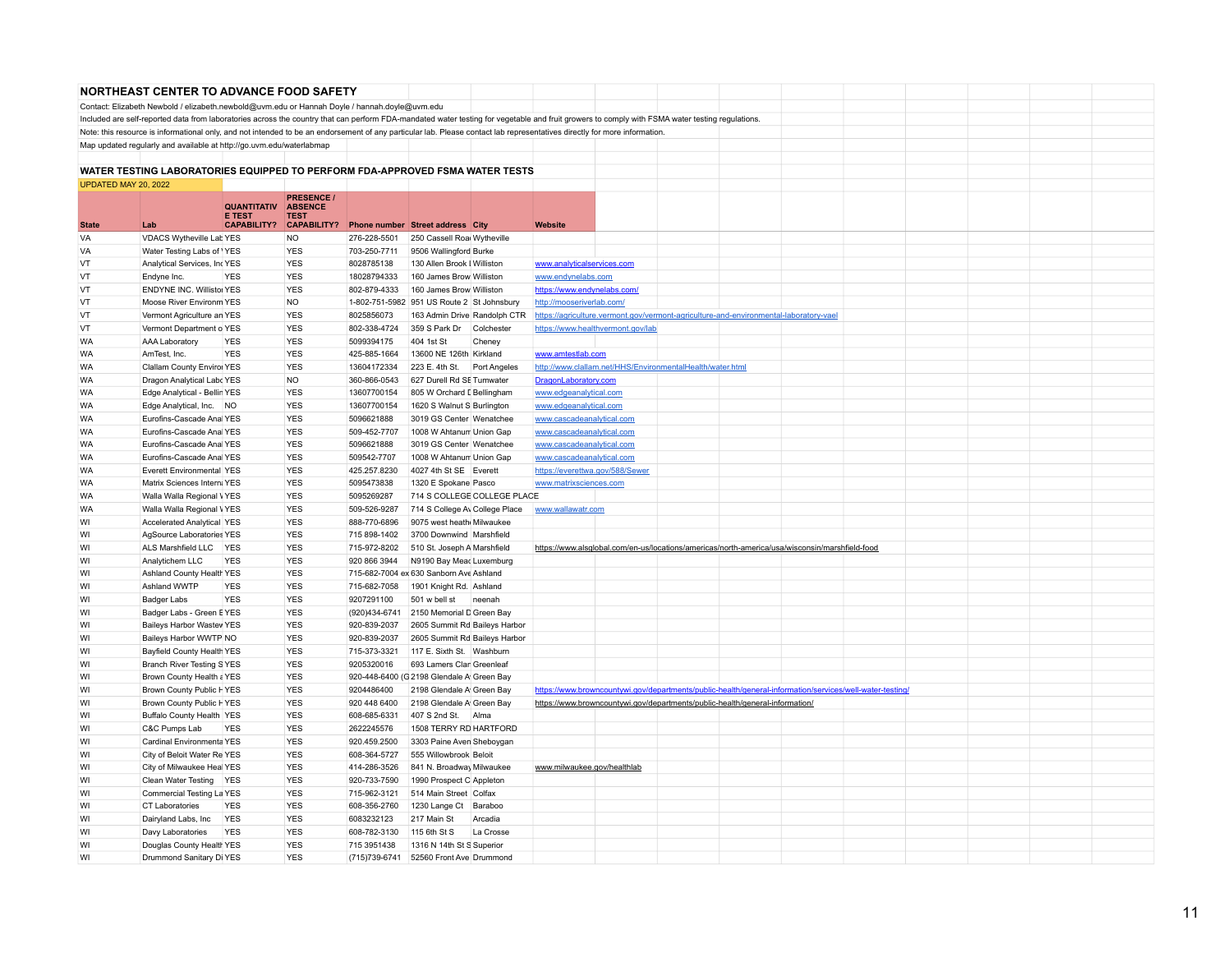|                      | <b>NORTHEAST CENTER TO ADVANCE FOOD SAFETY</b>                                                                                                                                                  |                                     |                               |                               |                                                         |                                 |                                |                                          |                                                       |                                                                        |  |  |  |
|----------------------|-------------------------------------------------------------------------------------------------------------------------------------------------------------------------------------------------|-------------------------------------|-------------------------------|-------------------------------|---------------------------------------------------------|---------------------------------|--------------------------------|------------------------------------------|-------------------------------------------------------|------------------------------------------------------------------------|--|--|--|
|                      | Contact: Elizabeth Newbold / elizabeth.newbold@uvm.edu or Hannah Doyle / hannah.doyle@uvm.edu                                                                                                   |                                     |                               |                               |                                                         |                                 |                                |                                          |                                                       |                                                                        |  |  |  |
|                      | Included are self-reported data from laboratories across the country that can perform FDA-mandated water testing for vegetable and fruit growers to comply with FSMA water testing regulations. |                                     |                               |                               |                                                         |                                 |                                |                                          |                                                       |                                                                        |  |  |  |
|                      | Note: this resource is informational only, and not intended to be an endorsement of any particular lab. Please contact lab representatives directly for more information.                       |                                     |                               |                               |                                                         |                                 |                                |                                          |                                                       |                                                                        |  |  |  |
|                      | Map updated regularly and available at http://go.uvm.edu/waterlabmap                                                                                                                            |                                     |                               |                               |                                                         |                                 |                                |                                          |                                                       |                                                                        |  |  |  |
|                      |                                                                                                                                                                                                 |                                     |                               |                               |                                                         |                                 |                                |                                          |                                                       |                                                                        |  |  |  |
|                      | WATER TESTING LABORATORIES EQUIPPED TO PERFORM FDA-APPROVED FSMA WATER TESTS                                                                                                                    |                                     |                               |                               |                                                         |                                 |                                |                                          |                                                       |                                                                        |  |  |  |
| UPDATED MAY 20, 2022 |                                                                                                                                                                                                 |                                     |                               |                               |                                                         |                                 |                                |                                          |                                                       |                                                                        |  |  |  |
|                      |                                                                                                                                                                                                 |                                     | <b>PRESENCE /</b>             |                               |                                                         |                                 |                                |                                          |                                                       |                                                                        |  |  |  |
|                      |                                                                                                                                                                                                 | <b>QUANTITATIV</b><br><b>E TEST</b> | <b>ABSENCE</b><br><b>TEST</b> |                               |                                                         |                                 |                                |                                          |                                                       |                                                                        |  |  |  |
| <b>State</b>         | Lab                                                                                                                                                                                             | <b>CAPABILITY?</b>                  | <b>CAPABILITY?</b>            |                               | Phone number Street address City                        |                                 | Website                        |                                          |                                                       |                                                                        |  |  |  |
| WI                   | Eau Claire City-County YES                                                                                                                                                                      |                                     | <b>YES</b>                    | 7158392870                    | 720 Second Aver Eau Claire                              |                                 |                                |                                          |                                                       | https://www.eauclairewi.gov/government/our-divisions/health-department |  |  |  |
| WI                   | Ephraim Wellwater Tes YES                                                                                                                                                                       |                                     | <b>YES</b>                    | 920-854-4991                  | 10285 Town Line Sister Bay                              |                                 |                                |                                          |                                                       |                                                                        |  |  |  |
| WI                   | FarmFirst Dairy Coope YES                                                                                                                                                                       |                                     | <b>YES</b>                    | 9207315484                    | 200 E Kelso Roa Kaukauna                                |                                 |                                |                                          |                                                       |                                                                        |  |  |  |
| WI                   | Fond du Lac County H YES                                                                                                                                                                        |                                     | <b>YES</b>                    | 920-929-3308                  | 160 S. Macy Stre Fond du Lac                            |                                 |                                |                                          |                                                       |                                                                        |  |  |  |
| WI                   | FSNS Green Bay                                                                                                                                                                                  | <b>NO</b>                           | <b>YES</b>                    | 920-465-4165                  | 2343 Verlin Road Green Bay                              |                                 | www.FSNS.com                   |                                          |                                                       |                                                                        |  |  |  |
| WI                   | Genoa City Water Lab: YES                                                                                                                                                                       |                                     | <b>YES</b>                    | 262-279-5728                  | 521 First Street Genoa City                             |                                 |                                |                                          |                                                       |                                                                        |  |  |  |
| WI                   | Iron County Health De YES                                                                                                                                                                       |                                     | <b>YES</b>                    | 7155612191                    | 502 Copper Stre Hurley                                  |                                 |                                |                                          |                                                       |                                                                        |  |  |  |
| WI                   | Jackson County Depar YES                                                                                                                                                                        |                                     | <b>YES</b>                    | 715-284-4301                  | 421 County Roac Black River Falls                       |                                 |                                |                                          |                                                       |                                                                        |  |  |  |
| WI                   | Kenosha County Divisi YES                                                                                                                                                                       |                                     | <b>YES</b>                    | 2626056705                    | 8600 Sheridan R Kenosha                                 |                                 |                                |                                          | https://www.kenoshacounty.org/345/Laboratory-Services |                                                                        |  |  |  |
| WI                   | Kenosha County Divisi YES                                                                                                                                                                       |                                     | <b>YES</b>                    | 2626056705                    | 8600 Sheridan R Kenosha                                 |                                 |                                |                                          |                                                       |                                                                        |  |  |  |
| WI                   | La Crosse County Hea YES                                                                                                                                                                        |                                     | <b>YES</b>                    | 6087897816                    | 300 4th Street No La Crosse                             |                                 |                                |                                          |                                                       |                                                                        |  |  |  |
| WI                   | lab Tech Services LLC YES                                                                                                                                                                       |                                     | <b>YES</b>                    | 7125-623-6281                 | N6411 Vacha Lai DEERBROOK                               |                                 |                                |                                          |                                                       |                                                                        |  |  |  |
| WI                   | Lake Geneva Utility Cc YES                                                                                                                                                                      |                                     | <b>YES</b>                    | 262-248-2311                  | 361 W. Main Stre Lake Geneva                            |                                 |                                |                                          |                                                       |                                                                        |  |  |  |
| WI                   | Lake Superior Researd YES                                                                                                                                                                       |                                     | <b>YES</b>                    | 7153948422                    | 801 North 28th S Superior                               |                                 |                                |                                          |                                                       |                                                                        |  |  |  |
| WI<br>WI             | Leuther Laboratories, I YES                                                                                                                                                                     |                                     | <b>YES</b><br><b>YES</b>      | 608-788-8180                  | N1006 County R Coon Valley<br>607 N. Sales Stre Merrill |                                 |                                |                                          |                                                       |                                                                        |  |  |  |
| WI                   | Lincoln County Health YES<br>LV Laboratories LLC YES                                                                                                                                            |                                     | <b>YES</b>                    | (715) 536-0307<br>16087234096 | 1015 S. Madison Lancaster                               |                                 |                                |                                          |                                                       |                                                                        |  |  |  |
| WI                   | Marathon County Publi YES                                                                                                                                                                       |                                     | <b>YES</b>                    | 715-261-1900                  | 1000 Lakeview D Wausau                                  |                                 |                                |                                          |                                                       |                                                                        |  |  |  |
| WI                   | Matrix Sciences Intern; YES                                                                                                                                                                     |                                     | <b>YES</b>                    | 9204068300                    | 1110 S. Huron R. Green Bay                              |                                 |                                |                                          |                                                       |                                                                        |  |  |  |
| WI                   | North Shore Water Cor YES                                                                                                                                                                       |                                     | <b>YES</b>                    | 414-963-0160                  | 400 W Bender R Glendale                                 |                                 |                                |                                          |                                                       |                                                                        |  |  |  |
| WI                   | Northern Lake Service YES                                                                                                                                                                       |                                     | <b>YES</b>                    | 7154786073                    | 400 N Lake Ave Crandon                                  |                                 |                                |                                          |                                                       |                                                                        |  |  |  |
| WI                   | Northern Lake Service YES                                                                                                                                                                       |                                     | <b>YES</b>                    | 2625473406                    | 2420 N. Grandvie Waukesha                               |                                 |                                |                                          |                                                       |                                                                        |  |  |  |
| WI                   | Oneida County Health NO                                                                                                                                                                         |                                     | <b>YES</b>                    | 715-369-6111                  | 100 W Keenan S Rhinelander                              |                                 |                                | https://publichealth.co.oneida.wi.us/    |                                                       |                                                                        |  |  |  |
| WI                   | Outagamie County Pul YES                                                                                                                                                                        |                                     | <b>YES</b>                    | 920-832-5100                  | 320 S. Walnut St Appleton                               |                                 |                                |                                          |                                                       |                                                                        |  |  |  |
| WI                   | Pace Analytical LLC YES                                                                                                                                                                         |                                     | <b>YES</b>                    | 920-469-2436                  | 1241 Bellevue St Green Bay                              |                                 |                                |                                          |                                                       |                                                                        |  |  |  |
| WI                   | Port Washington Water YES                                                                                                                                                                       |                                     | <b>YES</b>                    | 2622842172                    |                                                         | 408 N. Lake St. Port Washington |                                |                                          |                                                       |                                                                        |  |  |  |
| WI                   | Public Health Madison YES                                                                                                                                                                       |                                     | <b>YES</b>                    | 608-243-0357                  | 210 Martin Luthe Madison                                |                                 | www.publichealthmdc.com        |                                          |                                                       |                                                                        |  |  |  |
| WI                   | Quality Water Testing YES                                                                                                                                                                       |                                     | <b>YES</b>                    | 7152474873                    | 395 Reed Street Somerset                                |                                 |                                |                                          |                                                       |                                                                        |  |  |  |
| WI                   | Racine Public Health LYES                                                                                                                                                                       |                                     | <b>YES</b>                    | 262-636-9501                  | 730 Washington Racine                                   |                                 |                                | https://www.cityofracine.org/Laboratory/ |                                                       |                                                                        |  |  |  |
| WI                   | Rock County Public He NO                                                                                                                                                                        |                                     | <b>YES</b>                    | 608-757-5440                  | 3328 US Highwa Janesville                               |                                 | www.co.rock.wi.us/publichealth |                                          |                                                       |                                                                        |  |  |  |
| WI                   | Rusk County Public He YES                                                                                                                                                                       |                                     | <b>YES</b>                    | 7155322299                    | 311 E Miner Ave Ladysmith                               |                                 |                                |                                          |                                                       |                                                                        |  |  |  |
| WI                   | Suburban Laboratories YES                                                                                                                                                                       |                                     | <b>YES</b>                    | 12625392316                   | 400 Bay View Rd Mukwonago                               |                                 |                                |                                          |                                                       |                                                                        |  |  |  |
| WI                   | Suburban Laboratories YES                                                                                                                                                                       |                                     | <b>YES</b>                    | 2624190481                    | 10520 N Baehr F Mequon                                  |                                 | https://suburbanlabs.com/      |                                          |                                                       |                                                                        |  |  |  |
| WI                   | SWD Labs LLC                                                                                                                                                                                    | <b>YES</b>                          | <b>YES</b>                    | 920 326 5193                  | N9935 Pleasant   Randolph                               |                                 |                                |                                          |                                                       |                                                                        |  |  |  |
| WI                   | <b>TG Analytical Labs</b>                                                                                                                                                                       | <b>YES</b>                          | <b>YES</b>                    | 19207571355                   | N1022 Quality Di Greenville                             |                                 |                                |                                          |                                                       |                                                                        |  |  |  |
| WI                   | the water store (windla YES                                                                                                                                                                     |                                     | <b>YES</b>                    | 262 895 6454                  | 7465 South Loon Wind Lake                               |                                 |                                |                                          |                                                       |                                                                        |  |  |  |
| WI                   | U.S. Water, LLC                                                                                                                                                                                 | <b>YES</b>                          | <b>YES</b>                    | 7158422215                    | 6905 Venture Cir Weston                                 |                                 |                                |                                          |                                                       |                                                                        |  |  |  |
| WI                   | UW Oshkosh Crossroa YES                                                                                                                                                                         |                                     | <b>YES</b>                    | 920-424-1100                  | 2041 Michigan S Sturgeon Bay                            |                                 |                                |                                          |                                                       |                                                                        |  |  |  |
| WI                   | UW Oshkosh ERIC Lal YES                                                                                                                                                                         |                                     | <b>YES</b>                    | 920-424-3148                  | 783 Pearl Ave                                           | Oshkosh                         | eric.uwosh.edu                 |                                          |                                                       |                                                                        |  |  |  |
| WI<br>WI             | Vernon County Health NO<br>Vernon County Health YES                                                                                                                                             |                                     | <b>YES</b><br><b>YES</b>      | 608-637-5251<br>608-637-5251  | 318 Fairlane Driv Viroqua<br>318 Fairlane Driv Viroqua  |                                 | vernoncounty.org               |                                          |                                                       |                                                                        |  |  |  |
| WI                   | Vilas County Health De YES                                                                                                                                                                      |                                     | <b>YES</b>                    | 9204241100                    | 33 Court Street Eagle River                             |                                 |                                |                                          |                                                       |                                                                        |  |  |  |
| WI                   | Village of Jackson WW YES                                                                                                                                                                       |                                     | <b>YES</b>                    | 2626773278                    | W194 N16660 Ei Jackson                                  |                                 |                                |                                          |                                                       |                                                                        |  |  |  |
| WI                   | Walworth County Publi YES                                                                                                                                                                       |                                     | <b>YES</b>                    | (262) 741-3200                | 1910 County Ro: Elkhorn                                 |                                 |                                |                                          |                                                       |                                                                        |  |  |  |
| WI                   | Water and Environmen YES                                                                                                                                                                        |                                     | <b>YES</b>                    | 7153463209                    | 800 Reserve                                             | <b>Stevens Point</b>            |                                |                                          |                                                       |                                                                        |  |  |  |
| WI                   | Water Compliance Spe YES                                                                                                                                                                        |                                     | <b>YES</b>                    | 608-225-3621                  | 924 Developmen Lodi                                     |                                 |                                |                                          |                                                       |                                                                        |  |  |  |
| WI                   | Water Diagnostics Lab YES                                                                                                                                                                       |                                     | <b>YES</b>                    | 414 350 1100                  | 8605 W. Freistad Mequon                                 |                                 |                                |                                          |                                                       |                                                                        |  |  |  |
| WI                   | Water Quality Investiga YES                                                                                                                                                                     |                                     | <b>YES</b>                    | 888-499-2507                  | 2581 State Road Mount Horeb                             |                                 |                                |                                          |                                                       |                                                                        |  |  |  |
| WI                   | Waukesha County Env YES                                                                                                                                                                         |                                     | <b>YES</b>                    | 262-896-8300                  | 515 W Moreland Waukesha                                 |                                 | waukeshacounty.gov             |                                          |                                                       |                                                                        |  |  |  |